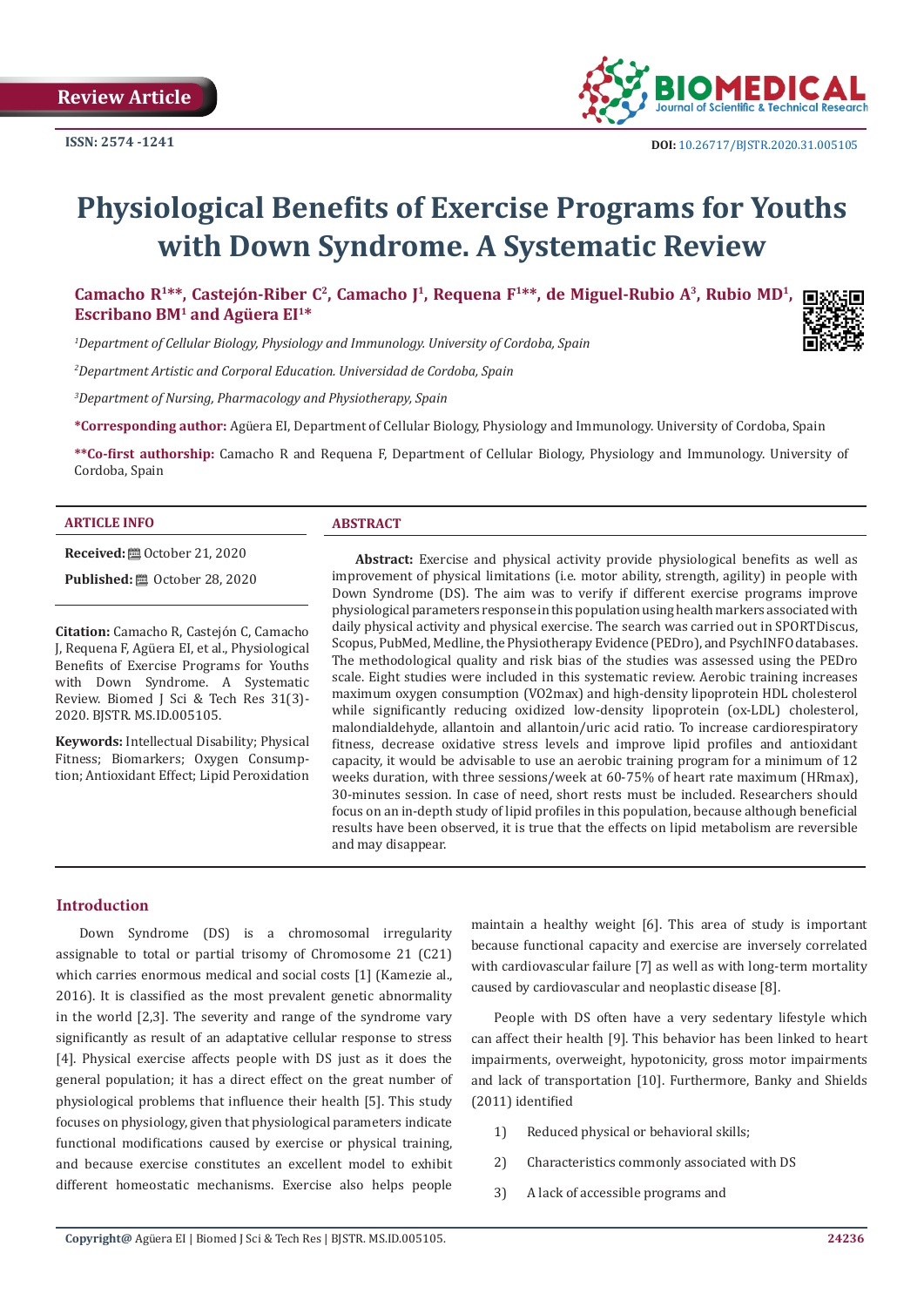4) Competing family responsibilities as impediment to enroll in physical activity in children with DS. At present, the life expectancy of people with DS is higher than at the end of the twentieth century, reaching the age of 63 and older [11]. Improved access to medical care, particularly in dealing with congenital gastrointestinal and cardiac diseases, has influenced this increase in life expectancy [12]. More than 65% of this population is overweight [13], which has been shown to cause an increase in mortality due to diabetes [14]. Overweight is a barrier for young people with DS to enter and remain in training programs [15]. A change in lifestyle, including physical exercise results in weight loss, avoids cardiovascular risk and prevents type 2 diabetes [16-18].

Exercise and Physical activity are dissimilar concepts. Exercise is structured, planned and repetitive, with the established objective of improving given physical qualities such as strength, power, speed, and aerobic endurance, among others. On the other hand, physical activity mentions to all movements of the body that consume energy, i.e. daily activities such as walking, gardening, climbing stairs, etc. Nevertheless, physical activity can range from light to vigorous intensity, including activities like swimming or running [19]. Moreover, exercise and physical activity also contribute to an increase in self-determination and motivation for people with this syndrome, providing physiological and psychosocial benefits as well as improvement in physical limitations (i.e. motor ability, strength, agility) [20,21].

In DS, the imbalance of gene expression cause by extra chromosome leads to a series of identifying indicators such as facial features, brachycephaly, clinodactyly, heart, lung, and digestive pathologies, and intellectual disabilities, among others [22]. Some of these features can affect the practice of physical exercise, since they cause reduced exercise capacity in this population; for instance, deficient cardiorespiratory condition compared to persons of the same age and sex without DS [23,24], hypertension, hypercholesterolemia, obesity, etc. [25]. The evaluation of these physiological parameters is an objective way of discovering the body response to different exercise programs. They are also health markers associated with daily physical activity and physical exercise [26]. The cardiorespiratory system is responsible for capturing, transporting and using oxygen during physical activity.

Maximum oxygen consumption (VO2max) is described as the maximum combined capability of the cardiovascular, pulmonary, and muscular systems to intake, carriage and use oxygen, respectively [27]. In aerobic exercise (treadmill, elliptical training, walking, cycling, rowing, swimming, stair climbing), the mode, intensity, duration and frequency of the activity must all be taken into account. Studies have shown that in the prevention of mortality and cardiovascular disease, intensity is more effective than duration [28,29]. In 2015, Wee et al. studied the effect of DS and obesity on aerobic capacity and peak heart in adults and youths. Their results

suggested that DS decreases equally heart rate peak (HRpeak) and VO<sub>2</sub> peak, in spite of age group and obesity severity. Nevertheless, obesity was related to minor VO $_2$ peak in all adults, although not in children with DS.

The lipid profile comprises the analysis and quantification of a series of lipids transported in the blood by different types of plasma lipoproteins. The determination of these parameters is an analytical procedure which is basic to diagnosis and treatment of primary or secondary metabolic disorders. Among the analytical parameters which can be so determined are total cholesterol, cholesterol transported by Low-Density Lipoproteins (LDL), cholesterol transported by High-Density Lipoproteins (HDL), total triglycerides, certain apoproteins, etc. Elevated cholesterol levels are connected with risk of cardiovascular diseases, especially those linked to LDL. Since HDL is that fraction of cholesterol which is transported to the liver for metabolization and excretion by the biliary system, it is not associated with risk of disease [30]. People with DS have a higher risk of dyslipidemia, with a consequently greater risk of cardiopathy. While some authors have stated a low prevalence of atherosclerotic abnormalities in adults with DS, which could decrease the risk of coronary events [31], other researches reveal that these adult patients have a four times greater risk of mortality by ischemia, cardiac disease and cerebrovascular events than the people without DS [32]. In addition, [33] assessed the frequency of dyslipidemia in adolescents and children with DS and found a high incidence of this pathology, nearly 60%. Therefore, lipid profiles must be performed in patients with DS from a young age, regardless of the risk factors for dyslipidemia. In order to control and reduce cholesterol levels, the custom of physical exercise could be a favorable strategy [34].

The formation of free radicals is a normal and irrevocable process in the body due to chemical reactions in the cell. These radicals introduce oxygen into the cells, producing oxidation of their components and alterations in DNA [35]. It is commonly believed that the Superoxide Dismutase (SOD) (an antioxidant enzyme) catalyzes the dismutation of superoxide anion (O2-) in hydrogen peroxide (H<sub>2</sub>O<sub>2</sub>), which is subsequently transformed into water through enzymatic mechanism of enzymes like Glutathione Peroxidase (GPX) and catalase. Oxidative stress in people with DS has been linked to trisomy of the  $21<sup>st</sup>$  chromosome, occasioning the DS phenotype in addition to immune disorders, intellectual disability, biochemical abnormalities, various morphological abnormalities and premature aging [36].

The cause of the upsurge in Reactive Oxygen Species (ROS) may be due to over-expression of the SOD gene, as well as an imbalance between SOD activity and GPX and CAT activity [37]. This lack of balance between the antioxidant and pro-oxidant states would produce an increase in stress in DS; this may affect the mitochondria which are the main origin and target of ROS [38,39]. Moreover, mitochondria are the organelles in which Adenosine Triphosphate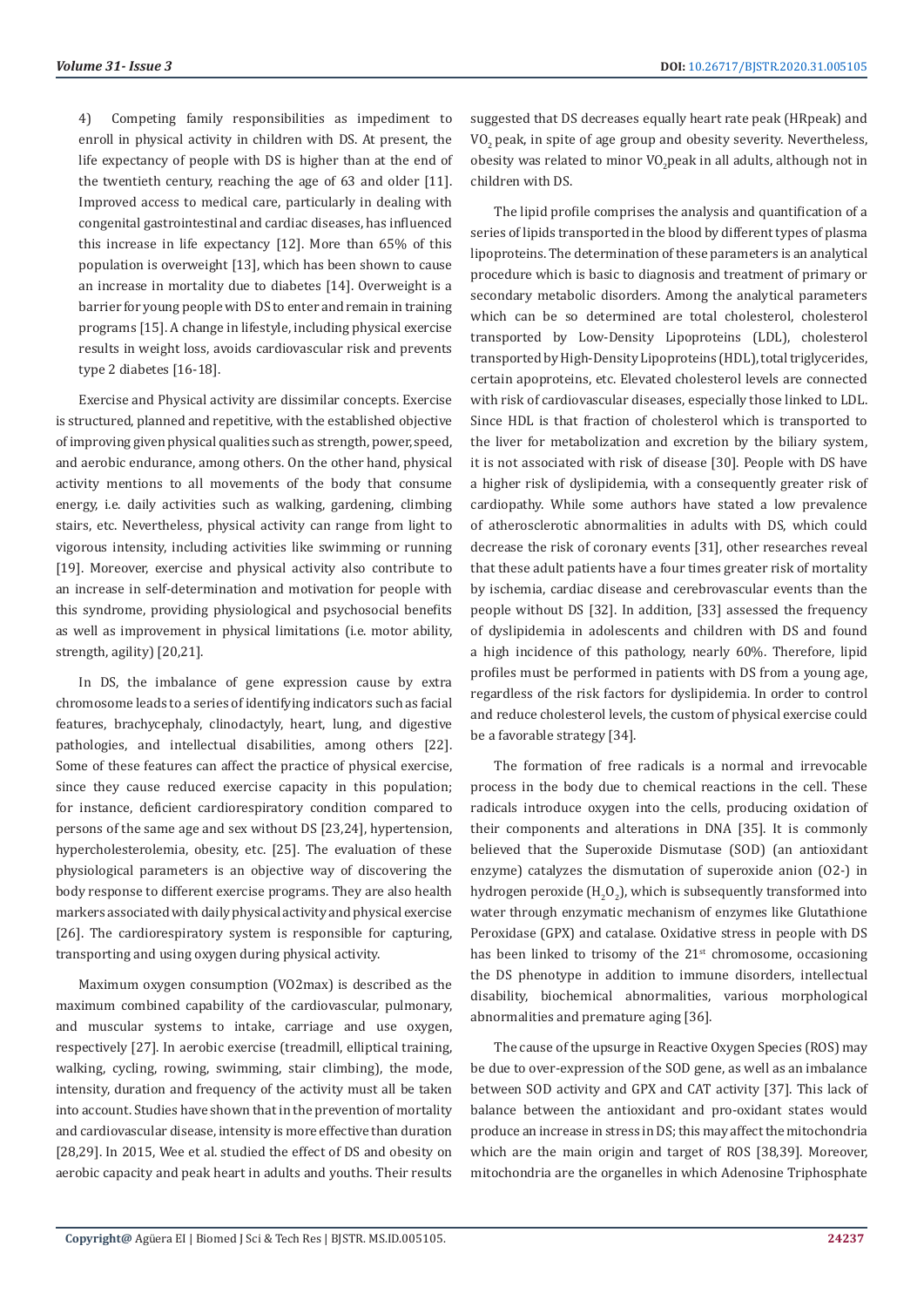(ATP) is generated, and the chronic and continued production of ROS causes a decrease in the synthesis of ATP, which occurs during cellular aging. This review adds a combination of 'physiological parameters' such as some blood analyses assessing objectively and quantitatively the consequences of the training program on participants. The study of these physiological systems simplifies the evaluation of health markers associated with daily physical activity and physical exercise (Ortega et al., 2019). Consequently, the purpose of the current review is to verify if different exercise programs improve cardio-respiratory, lipid and antioxidant responses in young individuals with DS using health markers associated with daily physical activity and physical exercise

# **Materials and Methods**

#### **Search Strategy**

A literature search was carried out in SPORTDiscus, Scopus, PubMed, Medline, the Physiotherapy Evidence (PEDro), and PsychINFO databases. Our search was restricted to the years between 2000 and 2018. In bibliometric terms, it is known that for a search to be considered properly carried out, it must be based on articles published in the last five years [40]. However, since in the search we found articles published between 2000-2013 that demonstrate the importance of a training program on physiological parameters (heart rate and catalase, malondialdehyde, allantoin and uric acid activity) in the population with DS, we decided that it was important to include them in this review and thus searched back to the year 2000. To begin with, we created four categories of keywords related to

- i. DS,
- ii. Sport
- iii. Physiological parameters related to exercise and

iv. Intervention. The next descriptors terms combined with Boolean operators were used: ("Down syndrome" OR "trisomy 21" OR "chromosome 21" OR "intellectual disability") AND ("sport" "OR "physical fitness" OR "training program") AND ("physiological parameters" OR "peroxidation" OR "oxygen consumption" OR "antioxidant capacity") AND ("intervention"). The indicators of the PRISMA statement were followed.

### **Selection Criteria**

The inclusion criteria for article selection were studies published between 2000 and 2018 in Southern Europe; participants under 25 years of age diagnosed with DS; intervention via a physical training program, and objectives related to physical capacity and physiological assessment. The exclusion criteria were articles published before 2000; DS adults over 25 years old; participants with intellectual disabilities in whom other diagnoses were mixed with DS and results were not presented separately; objectives not related to exercise and assessment of physiological parameters.

#### **Study Selection Process**

Article screening was conducted independently by three reviewers (R.C., J.C., and F.R.). Once the systematic search was achieved, the screening method consisted on exclude duplicates articles, then review titles/abstracts and excluding those articles did not gathered selection criteria. If it was not clear whether the article should be incorporated, the entire paper was acquired to verify that it met all the inclusion criteria. If the three authors did not agree, another reviewer (E.I.A.) helped them reach an understanding. At the next stage, the outstanding article were evaluated in detail screening full-text articles using criteria for inclusion. Three authors extracted the relevant information from the chosen articles in a systematic and gradual way to ensure accuracy. The first (R.C), third (J.C.) and fourth (F.R.) author made a summary chart that classified the results, considering the main physiological response in each study. The summary was emailed to all authors in order to discuss the analysis of search results and the data extraction chart in a later video conference (Zoom Platform). A total of 36 articles met the selection criteria, of which 28 were excluded with justification and 8 selected by unanimous agreement.

### **Data Extraction**

The first (R.C), third (J.C) and fourth (F.R.) author extracted the following data from each article chosen for this review and reaching at an agreement on all items. The next data was obtained from the articles:

- 1) Year of publication,
- 2) Author,
- 3) Sample size,

4) Participant demographic characteristics (region, gender, age, height, weight),

- 5) Intervention type,
- 6) Duration and frequency,
- 7) (material used),
- 8) (physiological parameter evaluated)
- 9) Pre and post results and
- 10) Physiological response to exercise in each study.

# **Assessment of Risk of Bias**

So as to assess the methodological quality of studies, the PEDro scale (Maher et al., 2010) was used. This scale consists of a checklist of 11 scored yes (1 point)-no (0 point) questions related to selection, performance, detection, information and attribution base. Score 1 is not used for the calculation of total score of the scale. The higher the score obtained, the greater the methodological quality of the assessed study (range score=0-10). A study with a score from 6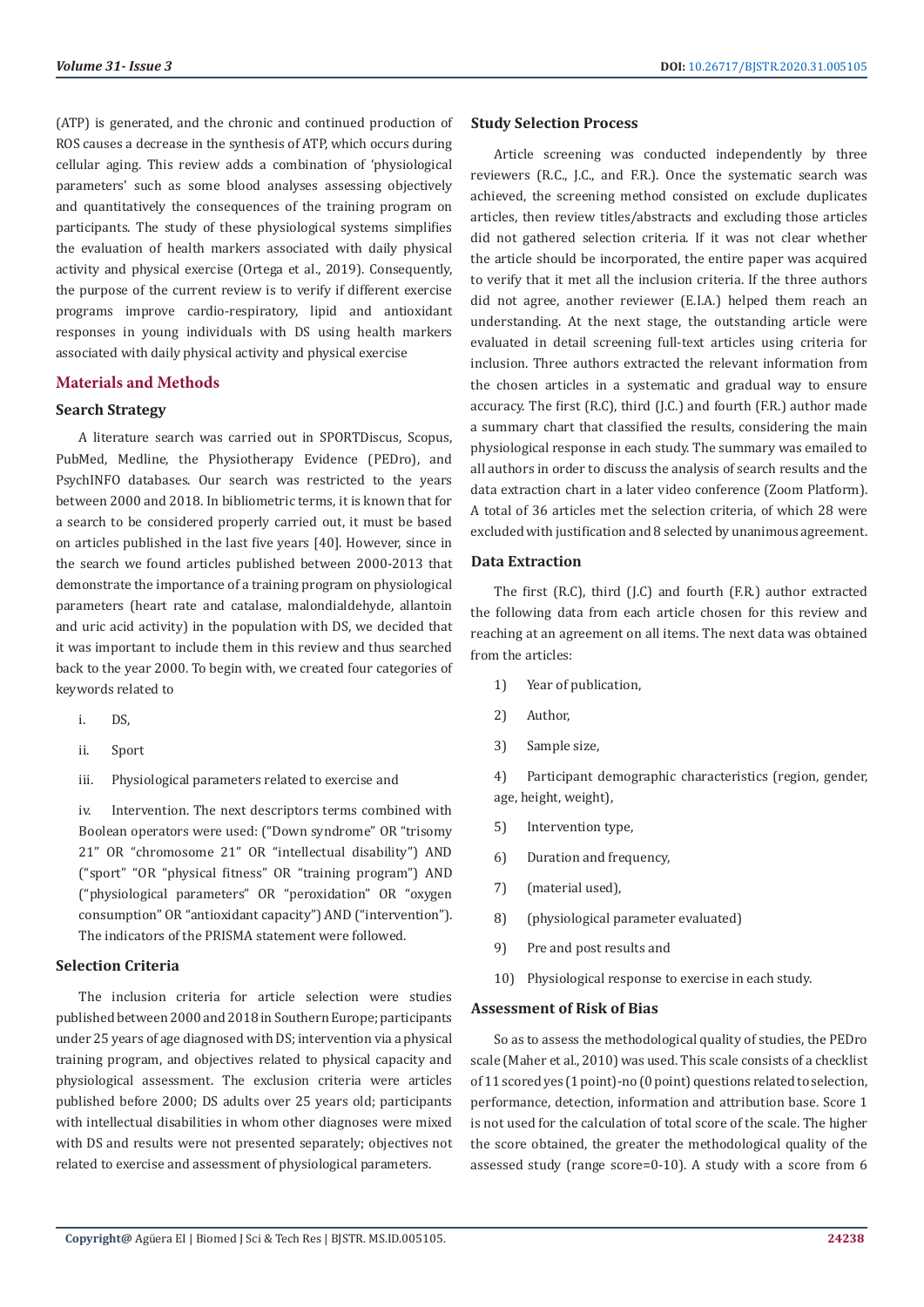to 10 is considered as evidence level 1(6-8: good; 9-10: excellent) and a study with a score from 5 to 0 is considered as evidence level 2 (4-5: acceptable; < 4: poor) [41]. This process implicated a separate analysis by two evaluators (R.C. and F.R.). When there was no consensus, J.C. reviewed the study until the classification was confirmed. The final ranking of every study in each scale was reached by unanimity in a video conference discussion.

# **Type of Intervention**

The intervention programs assessed were: rowing ergometer [42]; jogging and walking [43]; an increasing 12-week training program [44,45] swimming, athletics, volleyball, handball, basketball and football [25]; a strength-training circuit for the lower and upper body: bench press, front pulley, seated row, leg press, leg and ankle curls [46]; jumps, wall push-ups, fitness bands and medicine balls [24] (Table 3).

# **Obsolescence Assessment**

Two bibliometric indicators, Burton and Kebler's "half-life" and

Prince Index, was evaluated by the fist (R.C.) and fourth F.R.). Burton and Kebler's "half-life" (age or obsolescence) is the difference between the publication date of the article or publication analyzed; and the Price Index, that is, the percentage of references that are less than five years old (ratio between the number of references with less than 5 years and the total number of references for that year, multiplied by 100 (PI=(references-5 years)/total X100) [47]. The descriptive analysis was performed using an Excel spreadsheet.

# **Results**

# **Study Characteristics**

Figure 1 shows each step of the screening method. A total of 441 articles were found from the preliminary exploration as possibly significant articles. No extra articles were recognized through other sources. Once duplicates were removed, 397 were screened by title and abstract and 361 excluded. The authors did a full-text screening of 35 articles; 27 were eliminated with justification, resulting in 8 studies aimed at determining the influence of training on cardiorespiratory, lipid and antioxidant response in young individuals with DS (Figure 1).



Figure 1: Flowchart of screening methods.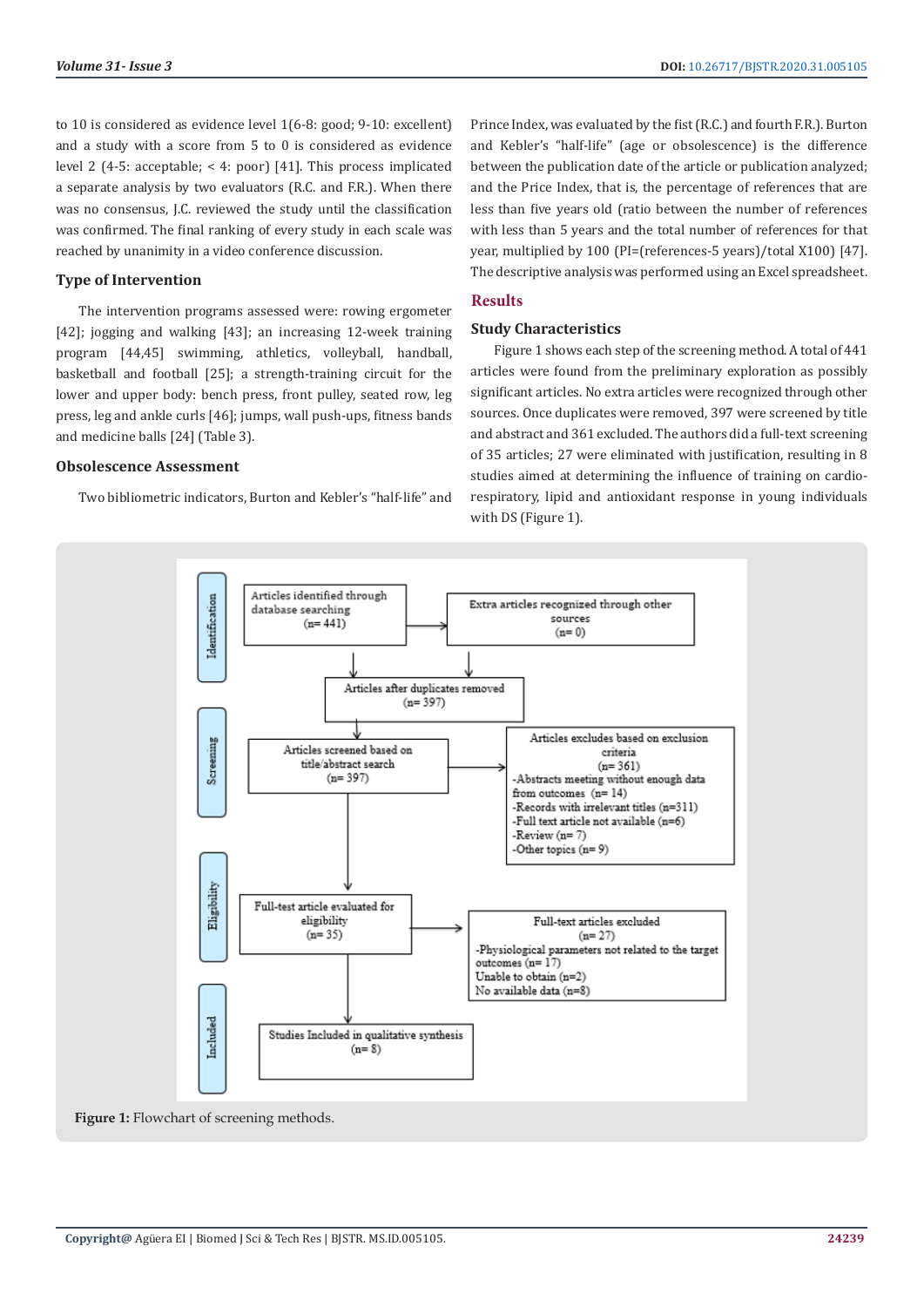# **Risk Bias**

The scores of the Physiotherapy Evidence Database scale for each study incorporated in this review is shown in Table 1. Five of the studies [43-46,48] achieved a score of 6, therefore they were considered to have high methodological quality [41]. None of the studies made use of a system of concealment of group assignment. Due to 7 studies [24,42-46,48] evaluated physical training programs in a control group and in an intervention group,

the therapist and participants could not be blinded in any study. The lowest score gotten was 5 [24,42]. One study was not evaluated [25]. With respect to possible bias in the articles included in this review, no study assigned blinded treatment. Of all types of bias detected, the greatest were performance bias and detection bias; none of the studies blinded participants. Attrition bias was detected in two articles [24,42]. As for the remaining criteria described on the PEDro scale, results were satisfactory (PEDro).

**Table 1:** Physiotherapy Evidence Database (PEDRo) scale. Scores acquired after methodological evaluation of studies included in the review.

|                                       | <b>PEDRo Scale</b>       |                          |                          |                          |                |                          |                          |                          |                |                          |                          |                          |                           |
|---------------------------------------|--------------------------|--------------------------|--------------------------|--------------------------|----------------|--------------------------|--------------------------|--------------------------|----------------|--------------------------|--------------------------|--------------------------|---------------------------|
| <b>Study</b>                          | $\mathbf{1}$             | $\overline{2}$           | 3                        | $\overline{\mathbf{4}}$  | 5              | 6                        | $\overline{7}$           | 8                        | 9              | 10                       | 11                       | <b>Total</b>             | Methodological<br>quality |
| Varela et al., (2001)                 | $\overline{\phantom{0}}$ | Yes                      | No                       | Yes                      | N <sub>o</sub> | N <sub>o</sub>           | N <sub>o</sub>           | Yes                      | N <sub>o</sub> | N <sub>o</sub>           | Yes                      | 5                        | Acceptable                |
| Tmisaras et al.,<br>(2003)            | $\overline{a}$           | Yes                      | N <sub>o</sub>           | Yes                      | No             | No                       | N <sub>0</sub>           | Yes                      | Yes            | Yes                      | Yes                      | 6                        | Good                      |
| Rosety-Rodríguez el<br>al., $(2006)$  | $\overline{\phantom{a}}$ | Yes                      | N <sub>0</sub>           | Yes                      | No             | No                       | N <sub>o</sub>           | Yes                      | Yes            | Yes                      | Yes                      | 6                        | Good                      |
| Ordoñez & Rosety-<br>Rodríguez (2007) | $\overline{a}$           | Yes                      | N <sub>0</sub>           | Yes                      | No             | No                       | N <sub>0</sub>           | Yes                      | Yes            | Yes                      | Yes                      | 6                        | Good                      |
| Rosety Rodriguez et<br>al., 2010      | $\overline{\phantom{a}}$ | Yes                      | N <sub>0</sub>           | Yes                      | No             | No                       | N <sub>0</sub>           | Yes                      | Yes            | Yes                      | Yes                      | 6                        | Good                      |
| Casajus et al., 2012                  | $\overline{a}$           | $\overline{\phantom{a}}$ | $\overline{\phantom{a}}$ | $\overline{\phantom{0}}$ | $\overline{a}$ | $\overline{\phantom{a}}$ | $\overline{\phantom{a}}$ | $\overline{\phantom{a}}$ | $\overline{a}$ | $\overline{\phantom{0}}$ | $\overline{\phantom{a}}$ | $\overline{\phantom{a}}$ | $\overline{\phantom{a}}$  |
| Rosety Rodríguez et<br>al., 2013      | $\overline{a}$           | Yes                      | N <sub>0</sub>           | Yes                      | No             | No                       | N <sub>o</sub>           | Yes                      | Yes            | Yes                      | Yes                      | 6                        | Good                      |
| Gonzalez-Agüero et<br>al., 2014       | $\overline{\phantom{a}}$ | Yes                      | N <sub>0</sub>           | Yes                      | N <sub>o</sub> | N <sub>o</sub>           | N <sub>o</sub>           | Yes                      | No             | Yes                      | Yes                      | 5                        | Acceptable                |

Note: \*The PEDro scale was not used to assess the quality of Casajus et al., (2012) because this scale only allows for randomized Controlled Tests. Therefore, this study was not evaluated.

# **Data Extraction**

Eight studies with a total of 241 participants (intervention group (IG) n= 173; control group (CG) n=68) were included in this review. Respecting the number of participants, the smallest sample size was reached by [24] (n=14), in while the highest number of participants was observed by [46] (n=40). With respect to geographic region

where the study was conducted, 6 out of 8 were carried out in Spain [24,25,44-46,48] one in Portugal [42] and the other in Greece [43]. As regard gender, only two studies [24,25] included men and women in their intervention group. Regarding participant age, the highest mean values (24.6 years) were recorded in the study of [43], while the lowest (14) were found in the study carried out by [25]. Demographic characteristics are shown in Table 2.

**Table 2:** Demographic details of participants.

| <b>Studies</b>                        | Participants (n) | Region   | Gender | Mean age | Mean height | <b>Mean Weight</b> |
|---------------------------------------|------------------|----------|--------|----------|-------------|--------------------|
|                                       | $N=16$ ;         |          |        |          |             |                    |
| Varela et al., (2001)                 | $*CG:8$          | Portugal | Male   | 21.4 yr. | 156.3 cm    | 62.6 Kg            |
|                                       | IG:8             |          |        |          |             |                    |
| Tmisaras et al.,                      | $N=25; *CG:10$   | Greece   | Male   |          |             | 72.3 Kg            |
| (2003)                                | IG:15            |          |        |          |             |                    |
| Rosety-Rodríguez<br>el al., (2006)    | $N = 38$ ;       |          | Male   | 16.3 yr. | No data     | No data            |
|                                       | $*CG:7$          | Spain    |        |          |             |                    |
|                                       | IG:31            |          |        |          |             |                    |
| Ordoñez & Rosety-<br>Rodríguez (2007) | $N=16$ ;         |          | Male   | 16.3     | 155.2 cm    | 70.8 Kg            |
|                                       | $*CG:7$          | Spain    |        |          |             |                    |
|                                       | IG:31            |          |        |          |             |                    |

**Copyright@** Agüera EI | Biomed J Sci & Tech Res | BJSTR. MS.ID.005105.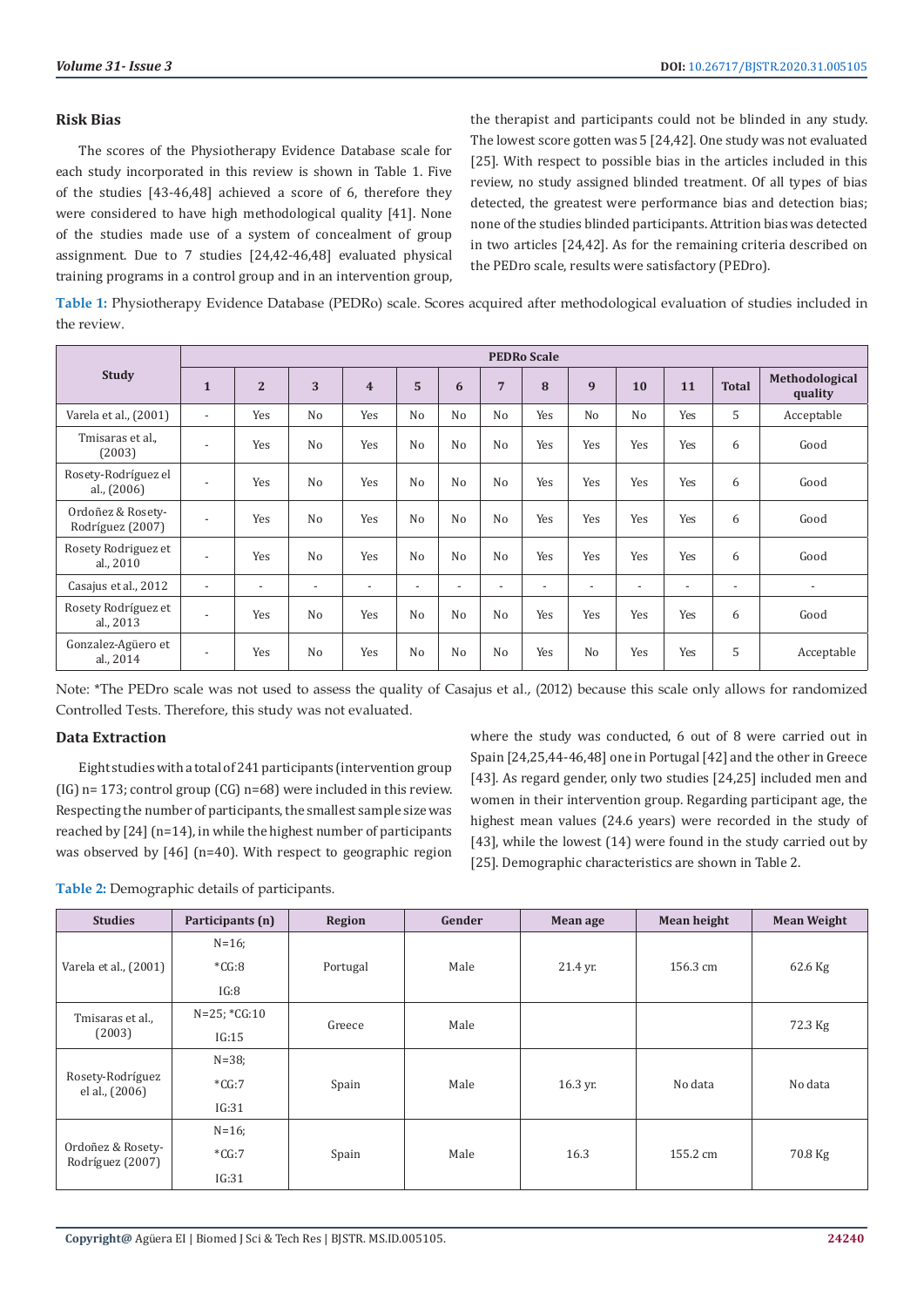|                                  | $N = 38$ ; |       |            |                    |          |                 |  |
|----------------------------------|------------|-------|------------|--------------------|----------|-----------------|--|
| Rosety Rodriguez<br>et al., 2010 | $*CG:7$    | Spain | Male       | $16.3 \,\text{yr}$ | 155.2 cm | 70.8 Kg         |  |
|                                  | IG:31      |       |            |                    |          |                 |  |
|                                  | $N = 19$ ; |       |            |                    |          |                 |  |
| Casajus et al., 2012             | CG:0       | Spain | 10 females | 14 yr.             | 133.7 cm | 38.8 Kg         |  |
|                                  | IG:19      |       | 9 males    |                    |          |                 |  |
| Rosety Rodríguez<br>et al., 2013 | $N = 40$ ; |       | Male       | 23.7 yr.           | No data  | $63 \text{ kg}$ |  |
|                                  | $*CG:16$   | Spain |            |                    |          |                 |  |
|                                  | IG:24      |       |            |                    |          |                 |  |
| Gonzalez-Agüero et<br>al., 2014  | $N=27$     |       |            | 14.5 yr.           | No data  | No data         |  |
|                                  | $*CG:13$   | Spain | 12 females |                    |          |                 |  |
|                                  | IG:14      |       | 15 males   |                    |          |                 |  |

**Note:** CG: control group; IG: intervention group \*CG: continued with normal activities; They did not partake in any routine physical training. yr: year.

All studies [42-46,48,24,25] investigated the physiological response of exercise programs. Five out of eight studies described a 12-week interval treadmill training programmed [43-46, 48,25] one study increasing speed (1 km.hr-1) and time every minute until volitional exhaustion [43]; three studies increasing intensity and time every three weeks [44,48,45]. One study described 16 week rowing ergometry training regimen, increasing slope every two minutes and sped every 1 minute [42]. One study used a 30 week program based on sport-games (athletics, handball, football, basketball or volleyball) and swimming [25]. Two studies used circuit training, one including a 21-week plyometric jumps circuit increasing set of series and set of repetitions [24] and other including 12 week-six station lower and upper body activities circuit [46].

Regarding the frequency of these interventions, six studies reported 3 times per week [42-46, 48] however, two studies reported twice per week [25,24]. With respect to control group, seven studies [42-46, 48, 24] had a control group and one study had none [25]. All studies [42-46,48,25,24] divided the intervention into phases: warm-up, exercise and cool-down.

Concerning the expected physiological response, four studies [42,43,24,25] evaluated cardio-respiratory capacity. One study [42] reported that cardiovascular fitness (VO2peaks) did not improve, but the participants gained in work performance. However, three out of four studies reported a positive outcome for VO2max [24, 25,43]. Three studies assessed the efficiency of training programs on catalase, malondialdehyde and allantoin in other ways in order to evaluate the improvement of antioxidant systems [44,45,48].

In contrast with the baseline, the values of the catalase activity after a 12- week training program did not increase significantly–1,607.0 (231) U/g Hb vs 1,663.2 (280) U/g Hb;  $(p = 0.151)$ –. No significant differences were found in controls. On the other hand, on study [48] fond that although the amount of malondialdehyde diminished significantly (0.41±0.1e2 vs. 0.32±0.09 μmol·L−1; p=0.011) in exercise. In contrast, controls had no significant differences in malondialdehyde levels once compared to baseline (0.42±0.10 vs. 0.43±0.09 μmol·L−1; p=0.64). One study [45] reported that plasmatic levels of allantoin were reduced significantly (22.09 (1.62) vs 18.74 (1.38) mmol/l; p,0.001) afterward being exercised. Furthermore, it was described that the allantoin/uric acid ratio was reduced significantly (0.071 (0.006) vs 0.059 (0.004); p,0.05). No change was stated in control. One study [46] lipid peroxidation. Plasma levels of oxLDL were significantly diminished following the end of the training program (5228,2±2144,7 vs 4760,1±2024,6 ng/ml; p=0,0118; d=0,96). Serum lipid profile and fat mass were significantly improved too  $(30,1\pm2,9 \text{ vs } 27,8\pm2,3\%; \text{ p=0,038; d=0,82)}.$  Four studies [42, 43, 46, 24] reported familiarization period before test. Three studies determined oxygen uptake and respiratory exchange ratio handling an open-circuit spirometry system [25,42,43]. Four studies reported telemetry data recorder [25,42,43] Gonzalez-Agüero, et ., 2014 and four studies [44-46,48] predicted the maximal heart rate by the equation HRmax=194.52(0.56 age).

Five studies [43-46,48] targeted HR for a moderate intensity between 60-75% peak heart rate or peak oxygen uptake; one study [42] targeted HR between (55-70%); however, it was not described in the other two studies [25]; González-Agüero 2014). All articles from the years 2000 to 2018 were reviewed, with an obsolescence (measured by the mean) of 8 years (Burton Kebler index) and a Price index (percentage of articles less than 5 years old) of 25%. Further details of intervention characteristics, parameters investigated, pre/post results and physiological response to exercise of the articles included are shown in Table 3.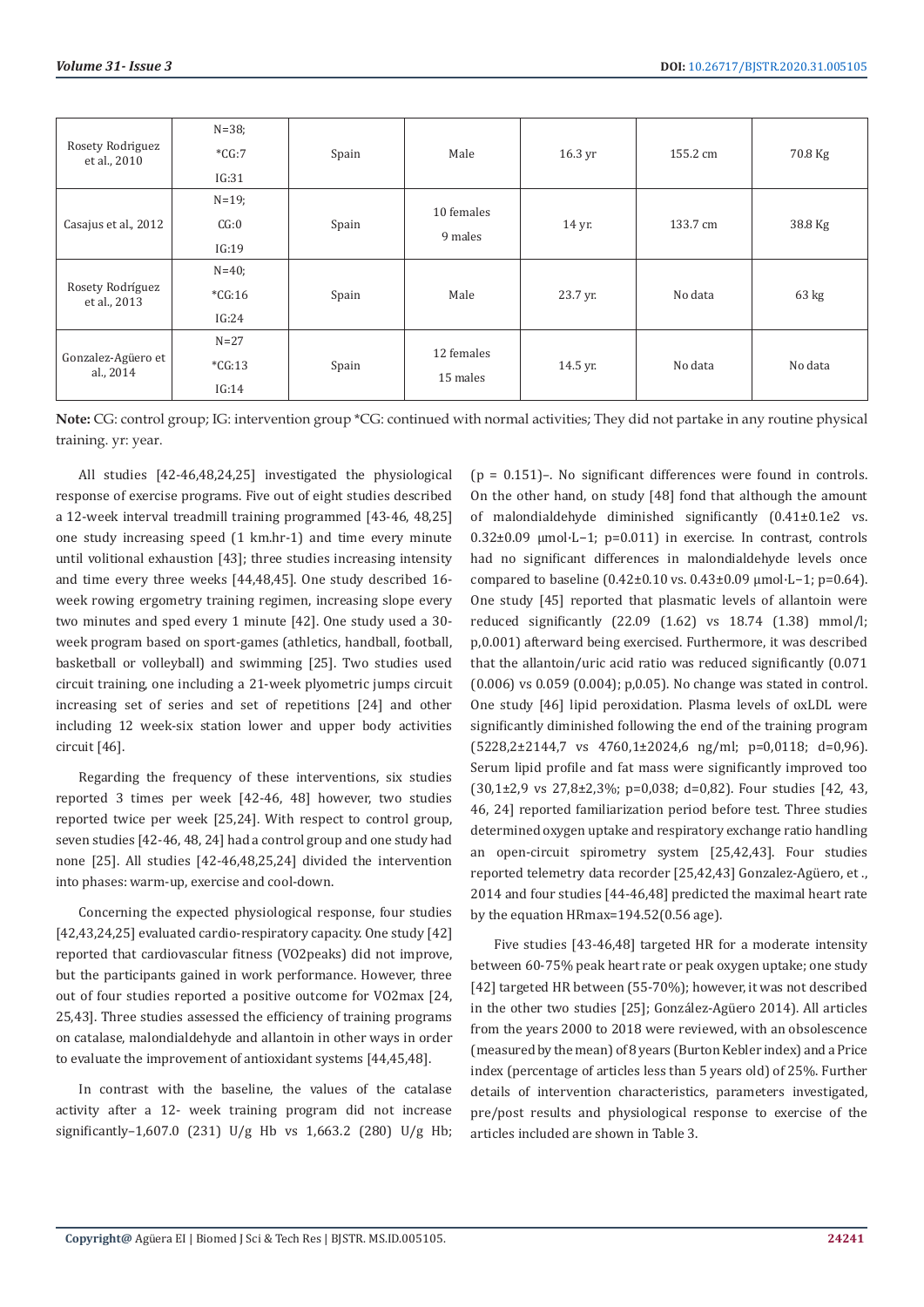**Table 3:** Details of characteristics and results of the selected studies.

| <b>AUTHORS</b>                          | Intervention                                                                                                                                                                                                                                  | Intensity                                                                                                                              | Duration/Fre-<br>cuency                                 | <b>Material used</b>                     | Physiological<br><b>Parameters</b>                                                                                                                                                                                                                                                                                                                                                                                                         | Pre/Post re-<br>sults                                                                                                                                                                                                                                                                                                                                                                | Physiological re-<br>sponse                                                                                                                                                                                                                                                                         |
|-----------------------------------------|-----------------------------------------------------------------------------------------------------------------------------------------------------------------------------------------------------------------------------------------------|----------------------------------------------------------------------------------------------------------------------------------------|---------------------------------------------------------|------------------------------------------|--------------------------------------------------------------------------------------------------------------------------------------------------------------------------------------------------------------------------------------------------------------------------------------------------------------------------------------------------------------------------------------------------------------------------------------------|--------------------------------------------------------------------------------------------------------------------------------------------------------------------------------------------------------------------------------------------------------------------------------------------------------------------------------------------------------------------------------------|-----------------------------------------------------------------------------------------------------------------------------------------------------------------------------------------------------------------------------------------------------------------------------------------------------|
| Varela et al.,<br>(2001)                | Exercise: rowing<br>ergometer<br>- Warmup: 10<br>min<br>- Exercise:<br>$(i)$ Phase 1:<br>15 min for<br>weeks 1<br>through 6<br>(ii) Phase 2:<br>Increase 5 min<br>each 2 weeks up<br>to 25 min<br>(iii) Phase 3:<br>Keep on at 25<br>minutes. | 55-70%<br>peak VO <sub>2</sub><br>- From 1st<br>to 4th week:<br>55-60%<br>intensity<br>- From 5th<br>to 16th<br>week: 70%<br>intensity | Duration:<br>16 weeks<br>Frequency:3 ses-<br>sions/week | Telemetry<br>Ergopirometry               | Age, IQ, body<br>weight,<br>body fat<br>percentage,<br>absolute (ml.<br>$min^{-1}$ )<br>and relative<br>$(ml. kg-1.min-1)$<br>$\mbox{\rm VO}_{\mbox{\tiny 2\,peak}}$ heart<br>rate $_{\text{peak}}$ (bpm),<br>VE $_{\text{peak}}$ (l. min <sup>-</sup><br><sup>1</sup> ), respiratory<br>quotient (row-<br>ing ergometer,<br>$VCO_2$ $VO_2^{-1}$ ),<br>test perfor-<br>mance time,<br>distance<br>travelled, and<br>work level<br>reached. | Following<br>training, no<br>changes in<br>cardiovascular<br>fitness had<br>occurred for<br>intervention<br>group.<br>However, they<br>reached signifi-<br>cantly higher<br>levels of work<br>performance for<br>both treadmill<br>and rowing<br>ergometer<br>post-training<br>tests. $p$ , .01                                                                                      | The training program<br>chosen did not im-<br>prove cardiovascular<br>fitness (peak VO <sub>2</sub> pe-<br>aks), but ameliorated<br>body weight and body<br>fat percentage.<br>Time, distance, and<br>peak resistance<br>demonstrated signifi-<br>cant improvements<br>in the exercise reg-<br>imen |
| Tsimaras et<br>al. (2003)               | - Warm-up: 15<br>min<br>- Jogging and<br>walking: 30 min<br>(5 jogging)<br>periods of 4 min<br>each; walking<br>2 min was<br>allowed)<br>- Cool down: 5<br>min.                                                                               | Intensity<br>60-75% HR<br>max.                                                                                                         | Duration:<br>12 weeks<br>Frequency:<br>3 sessions/week  | Telemetry<br>Ergopirometry               | Oxygen uptake<br>Peak Heart<br>Rate, Peak<br>minute ven-<br>tilation, peak<br>respiratory<br>exchange<br>ratio, peak<br>$V_{02}$ (absolute<br>and relative),<br>and test time<br>during tread-<br>mill test.                                                                                                                                                                                                                               | After exercise:<br>IG significantly<br>> values than<br>GC on peak<br>VE, V02peak<br>(absolute and<br>relative), and<br>test time<br>$(p < .05)$ .<br>Post-training:<br>IG enhanced<br>peak VE ( $p <$<br>.05), V02 peak<br>$(p < .05$ and $p <$<br>.01 in absolute<br>and relative,<br>respectively),<br>and test time (p<<br>.01) in contrast<br>with their base-<br>line results. | The training program<br>chosen improved<br>cardiorespiratory re-<br>sponse by increasing<br>VO <sub>2</sub> max, an important<br>component for physi-<br>cal fitness from an aer-<br>obic point of view.                                                                                            |
| Rosety-Ro-<br>dríguez et<br>al., (2006) | -Warmup: 10<br>min<br>-Main activity:<br>25-35 min. In-<br>creasing 5 min<br>each 3 weeks<br>-Cool down: 10<br>min<br>- Intensity 60-<br>75% theoretical<br>HR max.                                                                           | Intensity<br>60-75%<br>theoretical<br>HR max<br>HR-<br>max=194.5-<br>$[0.56 \text{ age}].$                                             | Duration:<br>12 weeks<br>Frequency:<br>3 sessions/weeks | <b>Blood samples</b><br>Beutler's method | Catalase<br>activity.                                                                                                                                                                                                                                                                                                                                                                                                                      | IG: 1,607.0<br>$(231)$ IU/g Hb<br>vs 1,663.2 (280)<br>IU/gHb;<br>$(p = 0.151)$<br>CG: No signifi-<br>cant differences                                                                                                                                                                                                                                                                | The training program<br>chosen increased<br>catalase activity, but<br>not significantly.<br>Moderate physical<br>activity decreases oxi-<br>dative stress. Catalase<br>creates a fast reaction<br>against free radicals<br>of hydrogen peroxide,<br>converting them into<br>water and oxygen.       |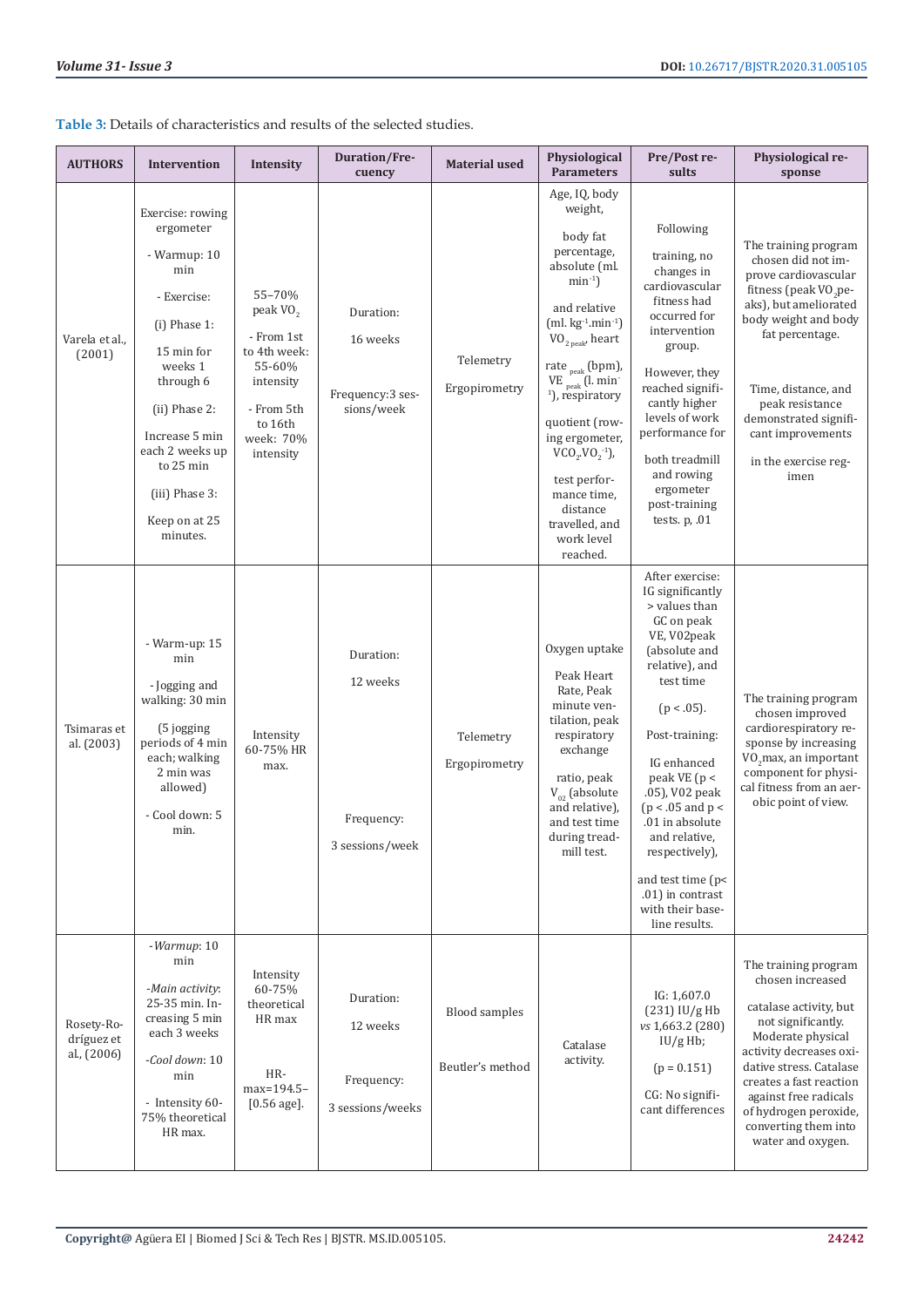| Ordoñez &<br>Rosety-Ro-<br>dríguez<br>(2007) | -Warmup: 15<br>min<br>-Main activity:<br>20-35 min,<br>increasing 5 min<br>every 3 weeks.<br>-Cool down: 10<br>min                                                                        | 60-70% the-<br>oretical HR<br>intensity<br>HR-<br>max=194.5-<br>$[0.56 \text{ age}]$ . | Duration:<br>12 weeks<br>Frequency:<br>3 sessions/week | <b>Blood samples</b><br>HPLC with fluori-<br>metric<br>detection. | Heart rate and<br>Malondialde-<br>hyde activity                                                                                                                                                                                                   | $IG: (0.41 \pm 0.12)$<br>$vs. 0.32 \pm 0.09$<br>$\mu$ mol·l <sup>-1</sup> ;<br>$p=0.011$<br>CG: no signifi-<br>cant differences<br>$(0.42 \pm 0.10)$<br>vs. 0.43±0.09<br>$\mu$ mol·l <sup>-1</sup> ;<br>$p=0.64$ ).   | The training program<br>chosen improved the<br>antioxidant system<br>because it reduced the<br>amount of malondial-<br>dehyde and therefore<br>reduced stress.                                  |
|----------------------------------------------|-------------------------------------------------------------------------------------------------------------------------------------------------------------------------------------------|----------------------------------------------------------------------------------------|--------------------------------------------------------|-------------------------------------------------------------------|---------------------------------------------------------------------------------------------------------------------------------------------------------------------------------------------------------------------------------------------------|-----------------------------------------------------------------------------------------------------------------------------------------------------------------------------------------------------------------------|-------------------------------------------------------------------------------------------------------------------------------------------------------------------------------------------------|
| Rosety-Ro-<br>dríguez et<br>al., (2010)      | -Warmup: 15<br>min<br>-Main activity:<br>20-25 min,<br>increasing 5 min<br>each 3 weeks.<br>-Cool down: 10<br>min                                                                         | 65-70% the-<br>oretical HR<br>intensity<br>HR-<br>max=194.5-<br>$[0.56 \text{ age}]$ . | Duration:<br>12 weeks<br>Frequency:<br>3 sessions/week | <b>Blood</b> samples<br><b>HPLC</b>                               | Max heart rate,<br>allantoin, uric<br>acid,<br>Allantoin/uric<br>acid                                                                                                                                                                             | IG:<br>plasmatic levels<br>of (22.09 (1.62)<br>vs<br>18.74 (1.38)<br>mmol/l; p,0.001)<br>The allantoin/<br>uric acid ratio<br>(0.071(0.006)<br>vs 0.059 (0.004);<br>$p, 0.05$ ).<br>CG: No variation<br>was informed. | The training program<br>chosen showed<br>reduction of oxidative<br>damage, improving<br>antioxidant capacity.<br>Diminution of acid<br>oxidation expressed<br>in plasma content of<br>allantoin |
| Casajus et<br>al., (2012)                    | Each section<br>was divided into<br>two blocks:<br>-Block 1: swim-<br>ming(1h)<br>-Block 2: Dif-<br>ferent sports:<br>athletics, volley-<br>ball, handball,<br>basketball and<br>football | 60-75%<br>of VO <sub>2</sub> máx<br>Intensity                                          | Duration:<br>30 weeks<br>Frequency:<br>2 sessions/week | Telemetry<br>Ergopirometry                                        | Resting heart<br>rate, resting<br>$Vo_{2}$ , peak<br>respiratory<br>quotient, max-<br>imum exercise<br>time, maximal<br>heart rate,<br>maximum ven-<br>tilation, Heart<br>rate 1-minute<br>post recovery,<br>maximum<br>speed, maxi-<br>mum slope | Following train-<br>ing, participants<br>significantly<br>improved their<br>$\mbox{\rm VO}_{\mbox{\tiny 2peak'}}$ ventilation and<br>maximum slope<br>$(P \le 05)$ .                                                  | The training program<br>chosen showed<br>improvement in<br>cardio-respiratory<br>condition. 30% opti-<br>mization of VO <sub>2</sub> max<br>compared to begin-<br>ning of training              |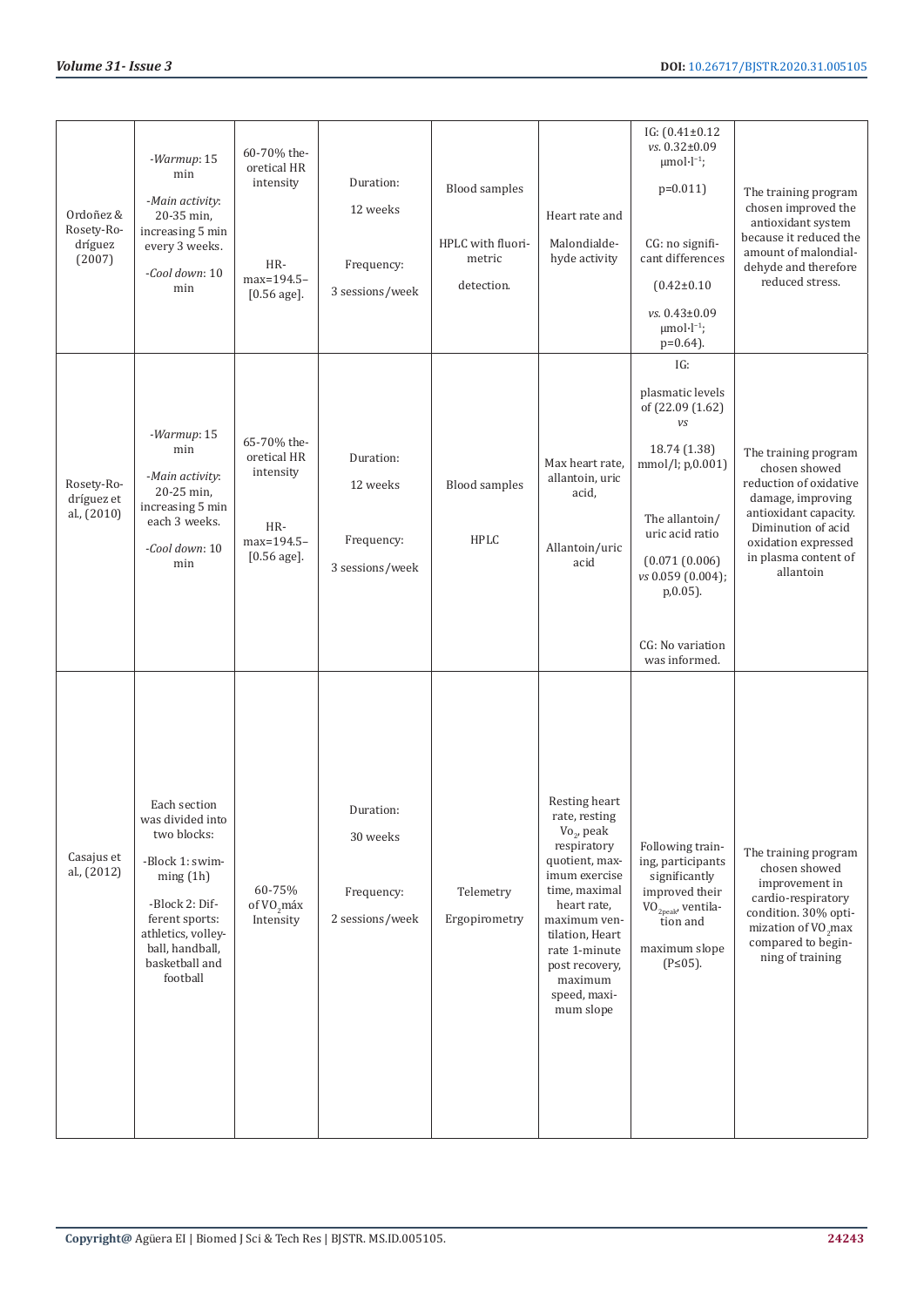| Rosety-Ro-<br>dríguez et<br>al., (2013) | $-Warmup:10-15$<br>min<br>-Strength-train-<br>ing<br>circuit of 6<br>lower and upper<br>body activities:<br>bench press,<br>front pulley,<br>seated row, leg<br>press, leg and<br>ankle curls.<br>8 repetitions<br>each.<br>-Recovery<br>period between<br>session (90<br>seconds).<br>-Calm down:<br>$5-10$ min | Not de-<br>scribed | Duration:<br>12 weeks<br>Frequency:<br>3 sessions/week | Blood samples.<br>Commercial<br>ELISA-kits | oxLDL<br>Fat mass and<br>serum lipid<br>profile                                                                                                        | Plasma levels of<br>oxLDL<br>$(5228, 2 \pm 2144, 7$<br>VS.<br>4760,1±2024,6<br>ng/ml;<br>p=0,0118;<br>$d=0,96$ ).<br>Fat mass and<br>Serum lipid<br>$(30,1\pm2,9$ vs.<br>$27,8 \pm 2,3\%$ ;<br>p=0,038;<br>$d=0,82$ ). | The training program<br>chosen improved lipid<br>profile and lipoperox-<br>idation                                                                                                                       |
|-----------------------------------------|------------------------------------------------------------------------------------------------------------------------------------------------------------------------------------------------------------------------------------------------------------------------------------------------------------------|--------------------|--------------------------------------------------------|--------------------------------------------|--------------------------------------------------------------------------------------------------------------------------------------------------------|------------------------------------------------------------------------------------------------------------------------------------------------------------------------------------------------------------------------|----------------------------------------------------------------------------------------------------------------------------------------------------------------------------------------------------------|
| González<br>Agüero et<br>al.,<br>(2014) | -Warmup: 5 min<br>-Physical<br>exercise: 10-15<br>min (jumps,<br>wall push-ups,<br>fitness bands<br>and medicine<br>balls).<br>-Calm Down:<br>5 min                                                                                                                                                              | Not de-<br>scribed | Duration:<br>21 weeks<br>Frequency:<br>2 days /weeks   | Ergospirometry<br>Electrocardiog-<br>raphy | Heart rate.<br>Minute ventila-<br>tion, respira-<br>tory exchange<br>ratio, V $_{\rm 02max'}$ Work time<br>were mea-<br>sured pre and<br>post exercise | CG: improved all<br>their cardio-<br>respiratory<br>parameters<br>(all $p<0.05$ ).<br>$IG >$ values than<br>CG in all car-<br>diorespiratory<br>parameters<br>after training (all<br>$p<0.05$ ).                       | The training program<br>chosen<br>improved cardiore-<br>spiratory resistance<br>(VO2max, heart rate,<br>maximum respiratory<br>quotient, maximum<br>ventilation) increased<br>bone mass and lean<br>mass |

Note: CG: control group; IG: intervention group; HRmax: Hear rate maximum; VO<sub>2</sub>max: Maximal oxygen consumption; Peak VO<sub>2</sub>peak Maximal oxygen consumption peak; VCO<sub>2</sub> : Carbon dioxide production; VO<sub>2</sub>: Oxygen consumption; Peak VE: ventilation exchange peak; oxLDL: Oxidized low-density lipoprotein; IU/g Hb: International Units/gram Hemoglobin; HPLC: High performance liquid chromatography; ELISA: Enzyme-Linked ImmunoSorbent Assay.

# **Discussion**

Different exercise programs enhance the physiological responses of cardio-respiratory, lipid and antioxidant systems in young individuals with DS when performing a well-design and systematic training program. Notwithstanding the extensive literature, only eight articles were selected because they met the inclusion criteria for this review [42-46,48,24,25].

Price´s index of fast-growing scientific specialties might be as high as 80% [49,50]. The studies included in this review reached a "half-life" of eight years and a Prince´s index of 25%, which indicates a low scientific growth in the evaluated area. It is very interesting and necessary that researchers continue to delve into the physiological benefits of exercise programs in people with DS. The quality score of five articles incorporated in this review according to PEDro scale was acceptable. With respect to possible bias in the articles included in this review, no study assigned blinded treatment. Of all types of bias detected, the greatest were performance bias and detection bias; none of the studies blinded participants. Attrition bias was detected in two articles [24, 42,]. Only one article [25] was not evaluated by The PEDro scale for not being consider Randomized Controlled Trial. As for the remaining criteria described on the PEDro scale, results were satisfactory (http://www.pedro.org.au).

All studies [24,25,42-46,48] divided the intervention into phases: warm-up, exercise and cool down. We agree that it is essential to include a warm-up phase in this type of intervention, provides neurological, physiological and physiological improvements physiological, preparing the body for the exercise phase [51]. The cool-down phase aids the physiological and psychological normalization of the individual [52]. We suggest the training session should not be finished without a progressive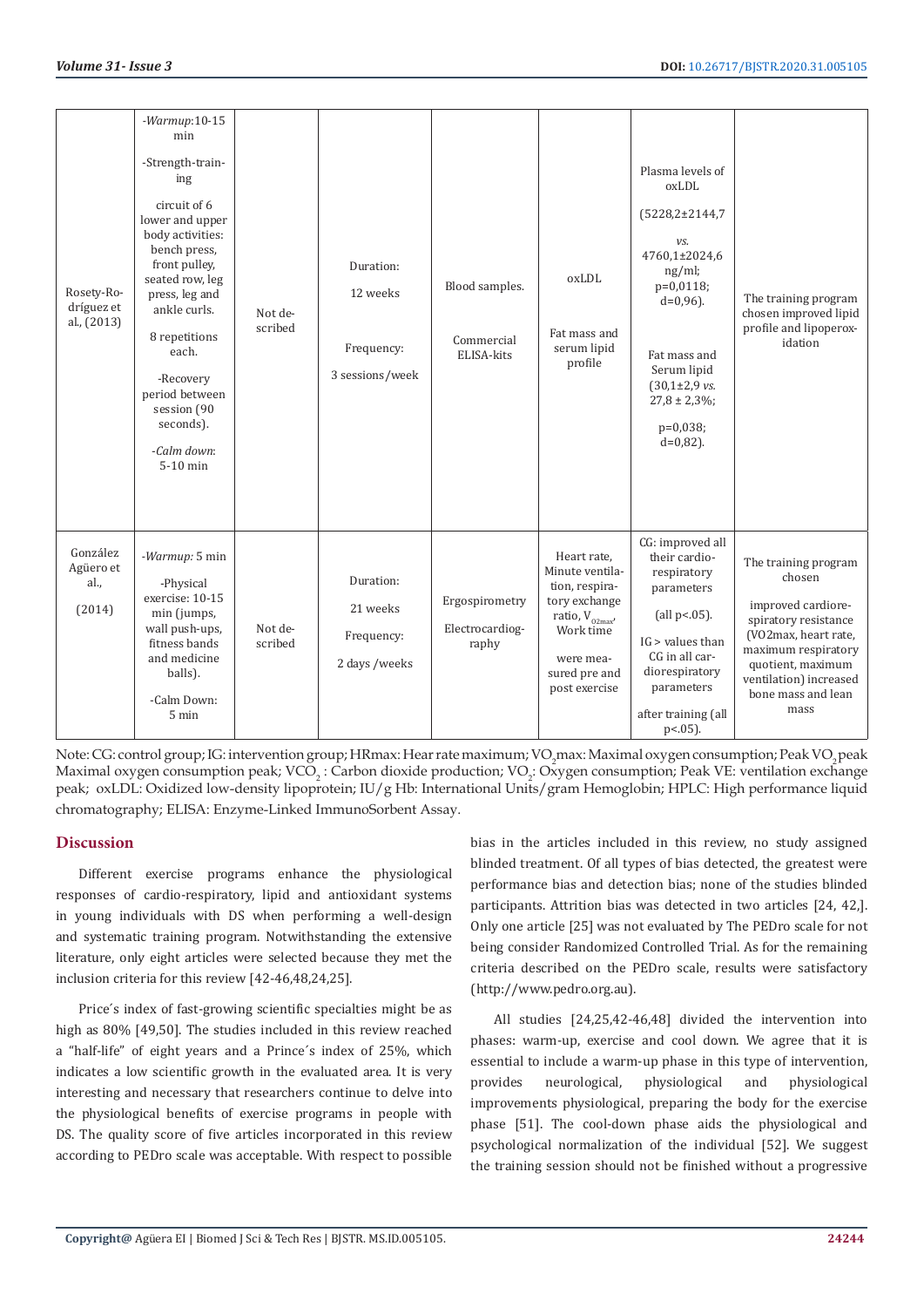cool-down phase in order to lower blood pressure, normalize body temperature, respiration, and heart rate and return to the body's normal metabolic level when not making an extra effort [52]. It is of interest to note that only one of the studies revised [46] reported using stretching exercises in the calm down phase. Other studies [24,25,42-45,48] did not include this data.

Participants in the studies selected ranged in age from 14 to 24 years. First of all, authors decided to include individuals of 25 years and younger based on the WHO's stratification scale of adolescents and youths, which considers people between the ages of 18 and 25 as "young people" and between the ages of 26 and 30 "young adults (WHO). Authors targeted on those ages because adults with DS are less physically active and show greater cognitive deterioration, which has a negative impact on their ability to plan and to comprehend abstract information, delaying decision making [53]. On the other hand, given their experience in the physiology of exercise, some of the authors of this review thought that young adults with DS could improve their cardiovascular condition with well designed, strictly supervised aerobic exercise. The repercussions of improvement in the capturing of oxygen could be fundamental in improving their performance of normal daily activities. Besides, adults with DS are less motivated to participate in this kind of intervention. At the same time, it has been shown that people in this age range have a greater capacity for social interaction during exercise, which encourages them to participate in intervention programs [54,55]. Besides, young people in this age range have less difficulty planning and organizing activities and understand the benefits of exercise better (improved health and physical condition, weight loss) [56].

The cardiorespiratory function of people with DS is insufficient; it has been detected that they have a lower VO2max than people without DS [23]. This may be due to

i. maximum HR decreasing cardiac output, and hence  $\mathsf{V}\mathsf{U}_2$ max [57,58];

ii. Respiratory anomalies suffered by individuals with DS [58]; and

iii. An excessive amount of body fat [59,60].

Four of the eight revised studies evaluated the aerobic capacity of the participants [24,25,42,43]. In the one hand, three of the studies [24,25,43] concluded that the training program chosen ameliorated the cardiorespiratory condition with increasing VO2max. On the other hand, one study [42] described improvements in performance measures without improvement in VO2max. In accordance with La Course (2009), the increase in performance should not be underestimated since it will influence an enhance in the capacity to do activities of daily living and therefore in the quality of life. This may be due to the fact that the intensity of the exercise used by [24,25,43] was greater than

that used by [42]. Because aerobic training can be done at varying intensities and durations, [42] recognized that physical fitness can not only be enhance with training, but that there are also factors such as motivation for the type of exercise, decrease in anxiety] or acclimation with exercise tests [61]. Also, [24] established not only an improvement in cardio-respiratory endurance parameters in adolescents and children with DS, but also an augmentation in lean and bone mass, which benefits the health of these people. Therefore, we can state that cardiovascular resistance is closely related to an individual's cardiovascular health. The fact that it improves with aerobic training is very important this population has a serious risk of cardiovascular disease as well as diseases related to bone health [62]. [25,29] presenting that young people with DS optimized their VO2max by 30%, achieved healthier values resembling those of individuals without DS [63].

However, as they did not contrast their results with a control group, they could not demonstrate that the changes were the effect of training and not a consequence of physiological changes linked to growth. We believe that these results are not of quality because this study had risk of bias. In any case, it has been documented that the VO2 of sedentary children does not improve with growth [64]. The highest percentage of studies carried out a training intervention for 12 weeks, with 3 sessions/week. Due to the physiological limitations of people with DS, such as their low rate of respiratory oxygen exchange, at least 12 weeks of training is needed to improve their aerobic fitness [43-46,48]. Besides, circuit training including plyometrics or resistance improves several cardiorespiratory parameters [24] and lipoperoxidation [46]. Thus, the performance of daily activities would improve, along with autonomy and cardiovascular health. Frequency and session length are aspects linked to the design of the training program which could impact the results achieved by researches. An exercise program comprised of 2 sessions/week of between 10-15 minutes [24]. required a greater high-intensity duration for modifying measurements of either cardiorespiratory or metabolic characteristics than those comprised of 25-35-minute sessions [44], 20-35 minutes [48], 20- 25 minutes [45], or 30 minutes [43].

The authors can state that the exercise program including the intensity of 60 -70% of HRmax should be performed to show significant improvement. Individuals with DS exhibit autonomic dysfunction, which results in reduced HRmax [20,23] Readers could think if four revised studied [44-46,48] used age estimated HRmax, 60-70% exercise intensity will induce higher exercise intensity than what it supposed to be DS. However, [65] investigated heart rate validity at repose and during exercise in people with DS and concluded that this population has greater parasympathetic activity at repose, but group differences vanish with the beginning of exercise, which advises that other variables such as reduced catecholamine sensitivity or circulating catecholamines could be answerable to chronotropic incompetence in persons with DS.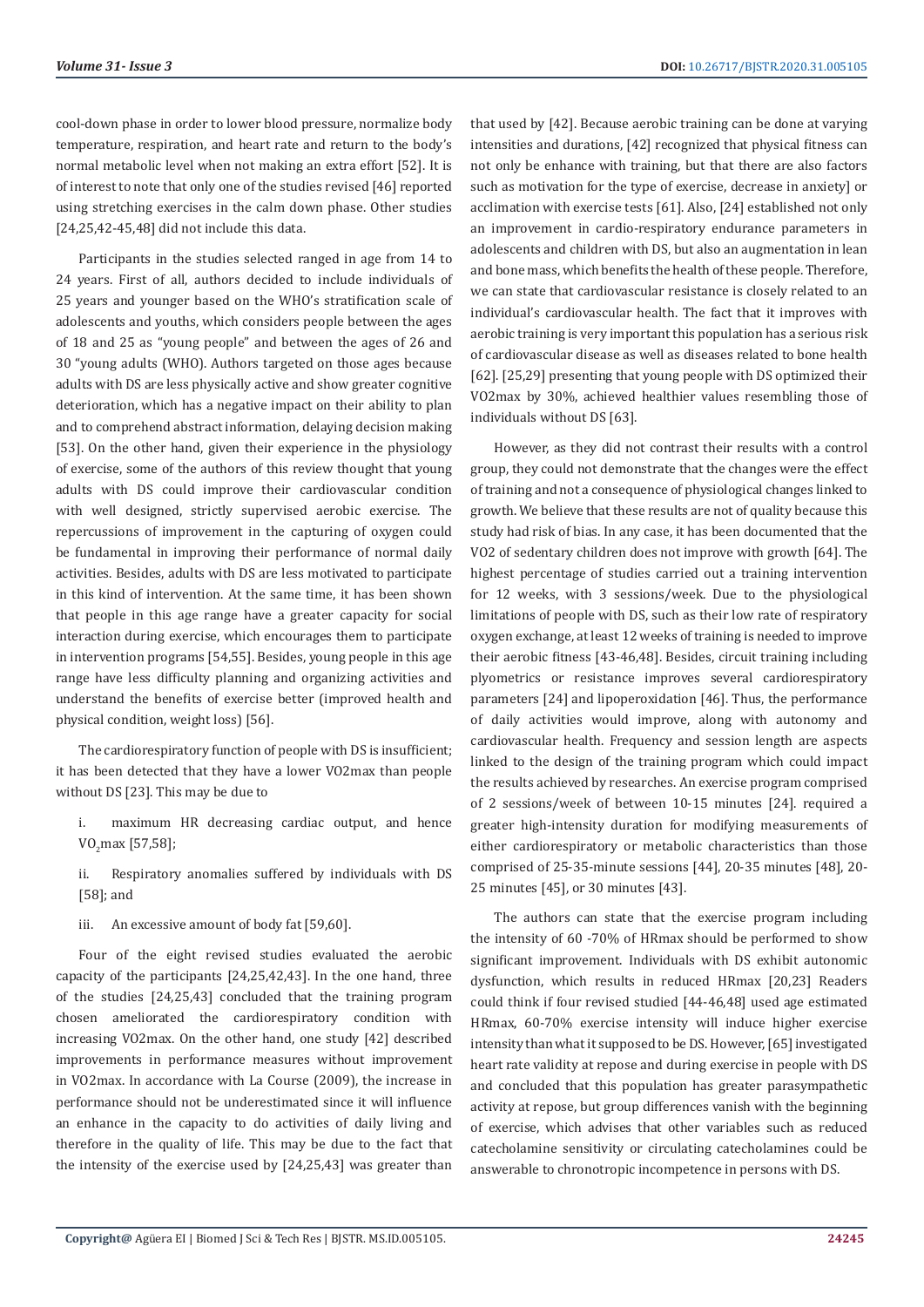In exercise, lipids are an important source of energy; demand increases as the duration of the exercise is prolonged [66]. Insulin resistance and obesity, which are recurrent among people with DS, are linked to harmful (more atherogenic) lipid profiles, characterized by elevated triglycerides and low HDL cholesterol [67]. This alteration in the lipid profile contributes to a higher rate of myocardial infarction and cerebrovascular accidents than in a population without DS. Previous findings paralleling lipoprotein and lipid concentrations in people with and without DS resulted in conflicting outcomes [68,69]. Furthermore, it is uncertain whether people with DS have an especially atherogenic lipid profile before evolving diabetes and obesity [67]. On the other hand, changes in production of thyroid hormones (hypotiroidism) can influence the lipid profile of this population [70]. Thus, to ensure that triglyceride and cholesterol levels remain at the correct levels, monitoring thyroid hormone level is important.

In their research, [46] found that the percentage of fat mass and low-density cholesterol lipoprotein (LDL) levels decreased very significantly in DS youths subjected to a strength training circuit program. In turn, an increase in HDL cholesterol levels was observed in addition to a reduction in fat mass. The latter prevents obstruction of the arteries and transports excess cholesterol to the liver so that it can be excreted, preventing heart disease [71]. In people with DS, a diminution in HDL cholesterol and an increase in body mass is linked to the development of metabolic syndrome [72]. Therefore, we can state that lipoperoxidation could be predicted in other contexts, given that in this study the control group consisted of people with SD, adjusted for age and sex, thus avoiding the bias caused by using controls without Trisomy-21.

Although to prevent oxidative damage a balance is necessary between enzyme activity in the first and second steps (that is, the quotient of SOD/GPX + catalase), overexpression of the SOD gene located in chromosome 21 would lead to an excess in the production of H2O2, which could transform into hydroxyl radicals. This fact would explain, at least in part, the higher sensitivity of trisomic cells to oxidative injury [73]. However, instead of a rise in SOD activity being favorable, augmented lipid peroxidation is linked to increased expression; similarly, researches on transgenic animals and bacteria indicate that high levels of SOD produce an increase in lipid peroxidation and hypersensitivity to oxidative stress [73]. Erythrocytes, which contain a high content of antioxidant enzymes, provide a great deal of information about physiological processes occurring in other tissues; this information can be accessed using a minimally invasive technique [74]. Therefore, [44], studied the effect of regular exercise on erythrocyte catalase activity in the DS population with the purpose of increasing their redox metabolism. They concluded that the 12-week program of physical activity increased the catalase erythrocyte, although not significantly. In spite of the fact that studies of individuals with intellectual disability have not been found. [75] statement a significant increase in activity

of the catalase enzyme in patients with arterial hypertension after a 3-month program has been published.

Lipid peroxidation is a deteriorating process that occurs under oxidative stress, altering cell membranes, lipoproteins and other structures containing cholesterol, glycolipids and unsaturated phospholipids [76]. In proposed a study to discover the impact of a strength training circuit program on lipoperoxidation in sedentary adults with DS. Their results showed that lipoperoxidation was reduced; after the training program, plasma ox-LDL levels decreased due to the improvement of enzyme-induced antioxidant systems caused by exercise at light/moderate intensities [77,78].

Malondialdehyde is a final product of the oxidation of polyunsaturated fatty acids. It is used as an oxidative degradation marker in the cell membrane [48,79,80] observed that plasma levels of malondialdehyde decrease significantly in individuals with DS who exercise regularly. This decrease indicates that there is a decline in oxidative stress, improving the antioxidant system and protecting against the damage those free radicals can cause [81]. Allantoin is a water-soluble product that is easily eliminated by the kidneys. It is composed of two urea molecules that, together with ammonia and uric acid, contribute to the excretion of excess nitrogen. [45] used a 12-week aerobic training program for adolescents with DS; they observed a reduction in plasma levels of allantoin and the allantoin/uric acid ratio after exercise. This may be due to the fact that regular exercise was performed at a low to moderate intensity that improved the activity of antioxidant enzymes, which dampens the oxidation of uric acid.

It has been observed that in individuals with DS who exercise daily, elimination of uric acid in urine is reduced; this could be due in part to the increase in free radicals and reactive oxygen species generated with physical exercise. The quality of life of this population improves as results of a decrease in uric acid [82]. Three studies [44,45,48] only measure a single physiologic parameter related to oxidative stress. Thus, after assessing their results it could be said that physical activity has a useful effect on people with DS who participate in a 12-weeks exercise program [83-88]. However, we propose the effect of exercise on physiological parameters that indicate oxidative stress should be studied in greater depth [89-91].

# **Strengths**

In terms of strengths, we may say this review offers a more complete view of different training programs than a single article can provide. This systematic review addresses an important topic and will help to inform the approach to beneficial physical activity programs for people with DS. This review also offers a major contribution to improving the wellbeing of people with DS through exercise [92]. Physiological benefits of exercise programs are an important issue as can be used to create new questions of form hypothesis about exercise physiology in people with DS. This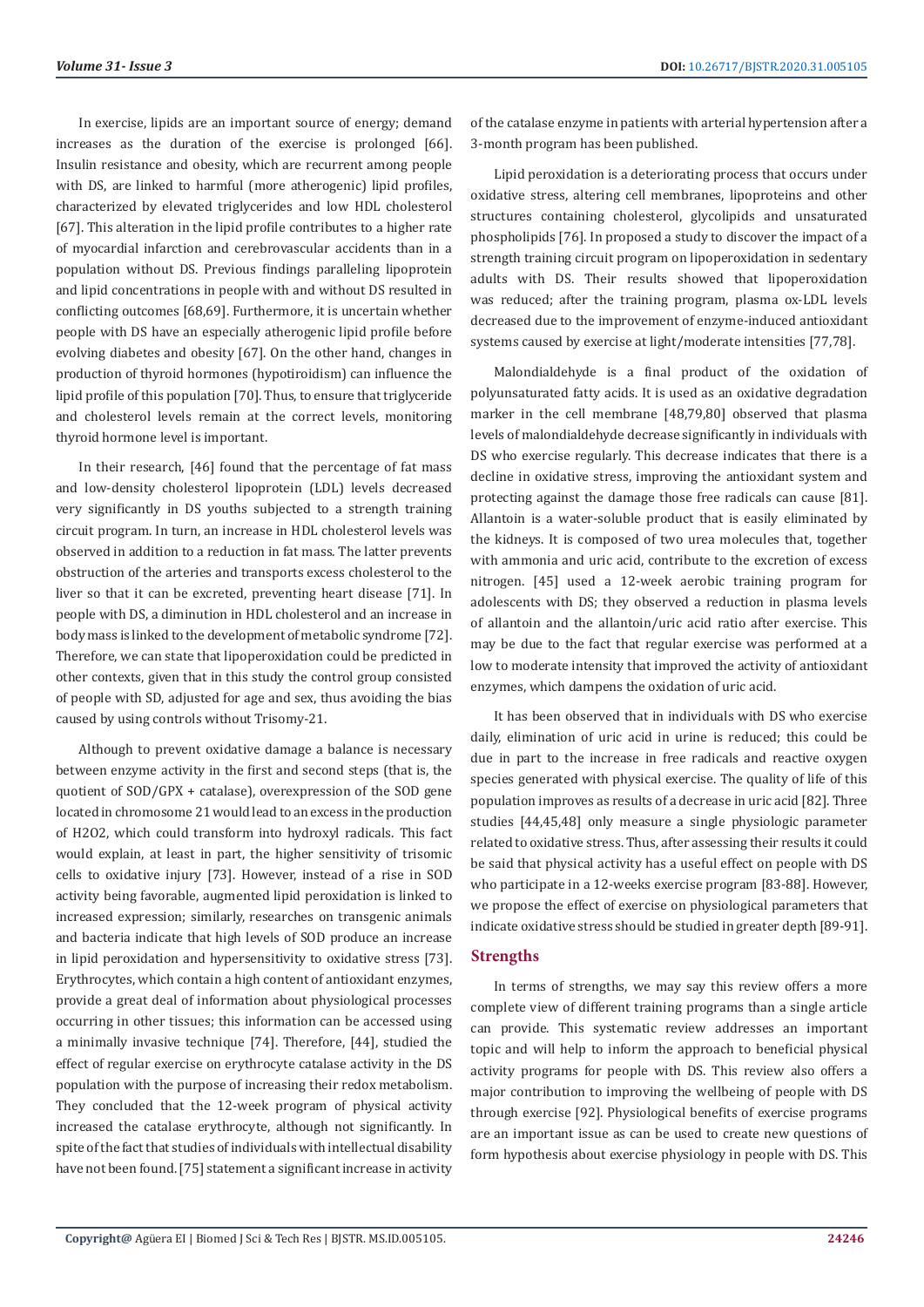investigation has "ecological validity" because the research results may be generalized to other conditions, different contexts, different researchers etc.

# **Limitations**

The particular limitations of the present review must be emphasized. On the one hand, we paid attention to articles published in databases, not including annual activities or reports, conference proceedings, newsletters, etc. On the other hand, we focused on aerobic workouts lasting between 12 and 30 weeks, considering that less time does not imply appreciable physiological change in the participants. The key words chosen may have limited our review. In assessing the resulting data quality of this review, readers should take into account that we did not examine for articles previous to 2000. Nonetheless, we followed the bibliometric criteria suggested by Juan [49]. Though only six databases were used, they covered the subject matter very well. The search was carried out in duplicate to decrease the option of incorrectly eliminating important studies. The response of lipid profiles to exercise was only evaluated in one article; data relating to individuals with DS was taken into account, and those referring to other intellectual disabilities were excluded. Several studies were carried out by the same groups of researchers; therefore, there may be some overlap of participants in the various training programs. Our review includes a relatively small number of studies; therefore, caution must be employed in generalizing with regard to the results.

# **Conclusion**

Physiological benefits of exercise programs are an important issue as can be used to create new questions of form hypothesis about exercise physiology in people with DS. It has been proven that different training programs have physiological benefits in young people with DS. However, as demonstrated in selected studies, to increase cardiorespiratory fitness, decrease oxidative stress levels and improve lipid profiles and antioxidant capacity, it would be advisable to use an aerobic training program for a minimum of 12 weeks duration, with three sessions/week at 60-75% HRmax, 30-minutes section. In case of need, short rests must be included; these will be reduced as the individual begins to accept continued exercise. At least three sessions/week is recommended, because physical of condition people with DS is often deficient as well, making it extremely difficult to plan several low-intensity workouts.

Taking int account our findings, researchers should focus on an in-depth study of lipid profiles in this population, because although beneficial results have been observed, it is true that the effects on lipid metabolism are reversible and may disappear. Therefore, people with DS should incorporate physical exercise into their lifestyle. We encourage researcher to perform high-quality studies by means of assessing more than one physiological parameter in plasma and blood samples and including the thyroid hormones evaluation. From the point of view of obsolescence of the studies, it is very interesting and necessary that researchers continue to delve into the physiological benefits of exercise programs in people with DS.

### **Authors Contribution**

Conceptualization, R.C., F.R., E.I.A. and C.C.R.; Methodology, R.C., F.R., E.I.A. C.C.R. Validation, R.C., C.C.R., E.I.A., J.C., F.R., B.E., A.M and M.D.R. Formal Analysis, R.C, F.R. and J.C.; Investigation, R.C., J.C and F.R.; Resources, R.C. and F.R.; Data Curation, R.C. and F.R. Writing – Original Draft Preparation, R.C.. F.R. Original Draft Revision: R.C., E.I.A., F.R. Writing – Review & Editing, R.C., E.I.A. F.R.; Supervision, E.I.A and C.C.R. All authors have read and agree to the published version of the manuscript.

# **Funding**

This research lacks external funding.

#### **Disclosure Statement**

No potential conflict of interest is reported.

#### **Acknowledgment**

Authors are grateful to Dr. Maria Dolores Rubio for scientific advice and suggesting the views for the assessment of methodological quality and risk of bias of the studies included in the review.

#### **References**

- 1. [Gardiner KJ \(2010\) Molecular basis of pharmacotherapies for cognition](https://pubmed.ncbi.nlm.nih.gov/19963286/) [in Down syndrome. Trends in Pharmacological Science 31: 66-73.](https://pubmed.ncbi.nlm.nih.gov/19963286/)
- 2. [Robles MA \(2007\) Incidencia y prevalencia del S](https://dialnet.unirioja.es/servlet/articulo?codigo=2323311)índrome de Down. Revista Sí[ndrome de Down: Revista Espa](https://dialnet.unirioja.es/servlet/articulo?codigo=2323311)ñola de Investigación e Información sobre el Sí[ndrome de Down 93: 68-70.](https://dialnet.unirioja.es/servlet/articulo?codigo=2323311)
- 3. [Antonarakis SE, Skotko BG, Rafi MS, Strydom A, Pape SE, et al. \(2020\)](https://pubmed.ncbi.nlm.nih.gov/32029743/) [Down syndrome. Nature Reviews Disease Primers 6\(1\): 9.](https://pubmed.ncbi.nlm.nih.gov/32029743/)
- 4. [Coskun PE, Busciglio J \(2012\) Oxidative stress and mitochondrial](https://pubmed.ncbi.nlm.nih.gov/22611387/) [dysfunction in Down syndrome: relevance to aging and dementia.](https://pubmed.ncbi.nlm.nih.gov/22611387/) [Current Gerontology and Geriatrics Research 57: 1-7.](https://pubmed.ncbi.nlm.nih.gov/22611387/)
- 5. [Penedo FJ, Dahn JR \(2005\) Exercise and well-being: a review of mental](https://pubmed.ncbi.nlm.nih.gov/16639173/) [and physical health benefits associated with physical activity. Journal of](https://pubmed.ncbi.nlm.nih.gov/16639173/) [Behavioral Medicine Med 18: 189-193.](https://pubmed.ncbi.nlm.nih.gov/16639173/)
- 6. Rowell LB, O´Leary DS, Kellogs DL (1996) Handbook of physiology exercise: regulation and integration of multiple system. USA: Bethesa M.D.
- 7. [Carnethon MR, Gidding SS, Nehgme R, Sidney S, Jacobs DR, et al. \(2003\)](https://pubmed.ncbi.nlm.nih.gov/14679272/) [Cardiorespiratory fitness in young adulthood and the development](https://pubmed.ncbi.nlm.nih.gov/14679272/) [of cardiovascular disease risk factors. Journal of American Medical](https://pubmed.ncbi.nlm.nih.gov/14679272/) [Association 290: 3092-3100.](https://pubmed.ncbi.nlm.nih.gov/14679272/)
- 8. Wen CP, Wai JP, Tsai MK, Yang YC, Cheng TY, et al. (2011) Minimum amount of physical activity for reduced mortality and extended life expectancy: a prospective cohort study. Lance 378: 1244-1253.
- 9. [Agiovlasitis S, Choi P, Allred AT, Xu J, Molr RW \(2019\) Systematic](https://www.researchgate.net/publication/335349362_Systematic_review_of_sedentary_behaviour_in_people_with_Down_syndrome_across_the_lifespan_A_clarion_call) [review of sedentary behavior in people with Down Syndrome across](https://www.researchgate.net/publication/335349362_Systematic_review_of_sedentary_behaviour_in_people_with_Down_syndrome_across_the_lifespan_A_clarion_call) [the lifespan: A clarion call. Journal of Applied Research in Intellectual](https://www.researchgate.net/publication/335349362_Systematic_review_of_sedentary_behaviour_in_people_with_Down_syndrome_across_the_lifespan_A_clarion_call) [Disabilities 33\(4\).](https://www.researchgate.net/publication/335349362_Systematic_review_of_sedentary_behaviour_in_people_with_Down_syndrome_across_the_lifespan_A_clarion_call)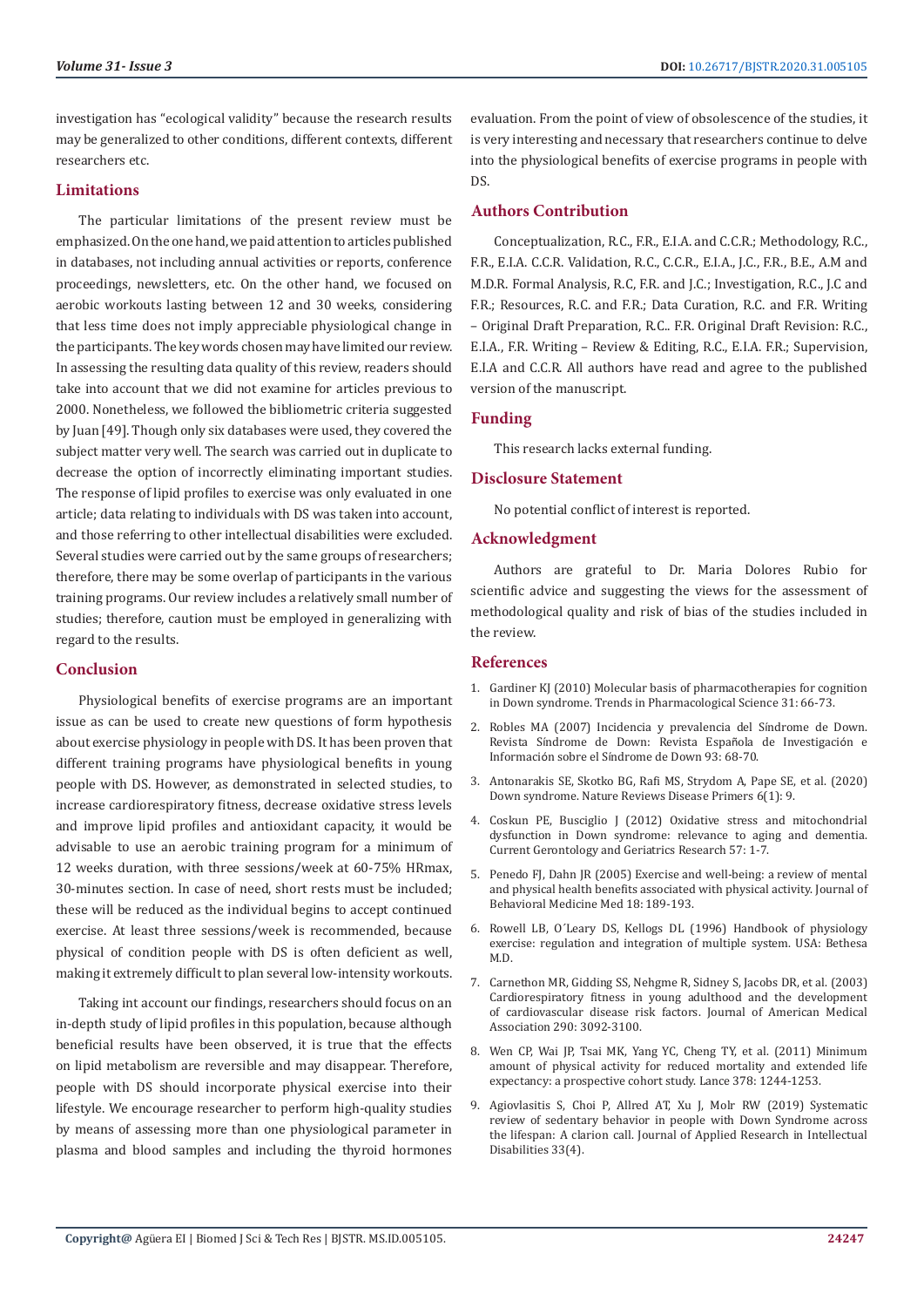- 10. [Alesi M \(2017\) Investigating parental beliefs concerning facilitators](https://www.researchgate.net/publication/312365999_Investigating_Parental_Beliefs_Concerning_Facilitators_and_Barriers_to_the_Physical_Activity_in_Down_Syndrome_and_Typical_Development)  [and barriers to the physical activity in Down syndrome and typical](https://www.researchgate.net/publication/312365999_Investigating_Parental_Beliefs_Concerning_Facilitators_and_Barriers_to_the_Physical_Activity_in_Down_Syndrome_and_Typical_Development)  [development. SAGE Open 7\(1\).](https://www.researchgate.net/publication/312365999_Investigating_Parental_Beliefs_Concerning_Facilitators_and_Barriers_to_the_Physical_Activity_in_Down_Syndrome_and_Typical_Development)
- 11. [Glasson EJ, Sullivan SG, Hussain R, Petterson BA, Montgomery PD, et al.](https://pubmed.ncbi.nlm.nih.gov/12431254/)  [\(2002\) The changing survival profile of people with Down's syndrome:](https://pubmed.ncbi.nlm.nih.gov/12431254/)  [implications for genetic counseling. Clinical Genetics 62: 390-393.](https://pubmed.ncbi.nlm.nih.gov/12431254/)
- 12. Tenenbaum A, Chavkin M, Wexler ID, Korem M, Merrick J (2012) Morbidity and hospitalizations of adults with Down syndrome. Research in Developmental Disabilities 33: 435-441.
- 13. Standcliffe RJ, Lakin KC, Larson S, Engler J, Bershadsky J, et al. (2001) Overweight and obesity among adults with intellectual disabilities who use intellectual disability/developmental disability service in 20 U.S. states. American Journal on Intellectual and Developmental Disabilities 116: 401-418.
- 14. [Hermon C, Alberman E, Beral V, Swerdlow AJ \(2001\) Mortality and](https://onlinelibrary.wiley.com/doi/abs/10.1046/j.1469-1809.2001.6520167.x)  [cancer incidence in persons with Down´s syndrome, their parents and](https://onlinelibrary.wiley.com/doi/abs/10.1046/j.1469-1809.2001.6520167.x)  [siblings. Annals of Human Genetics 65: 167-176.](https://onlinelibrary.wiley.com/doi/abs/10.1046/j.1469-1809.2001.6520167.x)
- 15. Barr M, Shields N (2011) Identifying the barriers and facilitators to participation in physical activity for children with Down syndrome. Journal of Intellectual Disabilities Research 55: 1020-1033.
- 16. [Draheim CC, Williams DP, McCubbin JA \(2002\) Prevalence of physical](https://pubmed.ncbi.nlm.nih.gov/12408746/)  [inactivity and recommended physical activity in community-based](https://pubmed.ncbi.nlm.nih.gov/12408746/)  [adults with mental retardation. Mental Retardation 40: 436-444.](https://pubmed.ncbi.nlm.nih.gov/12408746/)
- 17. [Waden TA, Webb VL, Moran CH, Bailer BA \(2012\) Life modification](https://pubmed.ncbi.nlm.nih.gov/22392863/)  [for obesity. New developments in diet, physical activity, and behavior](https://pubmed.ncbi.nlm.nih.gov/22392863/)  [therapy. Circulation 125: 1115-1170.](https://pubmed.ncbi.nlm.nih.gov/22392863/)
- 18. [Shields N, Taylor NF \(2015\) The feasibility of physical activity program](https://www.tandfonline.com/doi/abs/10.3109/13668250.2015.1014027)  [for young adults with Down syndrome: A phase II randomized controlled](https://www.tandfonline.com/doi/abs/10.3109/13668250.2015.1014027)  [trial. Journal of Intellectual Developmental Disability 40: 115-125.](https://www.tandfonline.com/doi/abs/10.3109/13668250.2015.1014027)
- 19. [Mc Ardle W, Katch V, Katch F \(2015\) Fisiolog](http://altorendimiento.com/fisiologia-del-ejercicio-nutricion-rendimiento-y-salud-8a-ed/)ía del ejercicio, nutrición y rendimiento. (8<sup>th</sup> Edn.,)., Madrid. Wolters Kluwer.
- 20. Guerra M (2000) Sí[ndrome de Down y respuesta al esfuerzo f](https://dialnet.unirioja.es/servlet/tesis?codigo=3188)ísico. [Doctoral thesis. Escola de Medicina de l'Educaci](https://dialnet.unirioja.es/servlet/tesis?codigo=3188)ó Física i l'Esprot. [Barcelona.](https://dialnet.unirioja.es/servlet/tesis?codigo=3188)
- 21. [Hardee JO, Fetters L \(2017\) The effect of exercise intervention on](https://pubmed.ncbi.nlm.nih.gov/28119223/)  [daily life activities and social participation in individuals with Down](https://pubmed.ncbi.nlm.nih.gov/28119223/)  [syndrome: a systematic review. Research in Developmental Disabilities](https://pubmed.ncbi.nlm.nih.gov/28119223/)  [62: 81-103.](https://pubmed.ncbi.nlm.nih.gov/28119223/)
- 22. Díaz-Cuéllar S, Yokoyama-Rebollar E, Del Castillo-Ruíz V (2016) Genomics of Down Syndrome. Acta Pediatrica de México 37: 289-296.
- 23. [Fernhall B, Pitetti KH, Rimmer JH, McCubbin JA, Rintala P, et al. \(1996\)](https://pubmed.ncbi.nlm.nih.gov/8776225/)  [capacity of individuals with mental retardation including Down](https://pubmed.ncbi.nlm.nih.gov/8776225/)  [syndrome. Medicine & Science in Sports Exercise 28: 366-371.](https://pubmed.ncbi.nlm.nih.gov/8776225/)
- 24. González-Agüero A, Gó[mez-Cabello A, Matute-Llorente A, G](https://www.sciencedirect.com/science/article/abs/pii/S1138207414700533)ómez-Bruton A, Vicente-Rodrí[guez G, et al. \(2014\) Efectos del entrenamiento](https://www.sciencedirect.com/science/article/abs/pii/S1138207414700533)  pliomé[trico sobre la resistencia cardiorrespiratoria de ni](https://www.sciencedirect.com/science/article/abs/pii/S1138207414700533)ños y adolescentes con sí[ndrome de DownEffects of a circuit training](https://www.sciencedirect.com/science/article/abs/pii/S1138207414700533)  [including plyometric jumps on cardiorespiratory fitness of children and](https://www.sciencedirect.com/science/article/abs/pii/S1138207414700533)  [adolescents with Down syndrome. Revista Medica Internacional sobre](https://www.sciencedirect.com/science/article/abs/pii/S1138207414700533)  Sí[ndrome de Down 18: 35-42.](https://www.sciencedirect.com/science/article/abs/pii/S1138207414700533)
- 25. [Casajus JA, Pueyo D, Vicente-Rodr](https://www.sciencedirect.com/science/article/abs/pii/S1886658111000375)íguez G, González-Agüero A [\(2012\) Mejoras de la condici](https://www.sciencedirect.com/science/article/abs/pii/S1886658111000375)ón cardiorrespiratoria en jóvenes con sí[ndrome de Down mediante entrenamiento aer](https://www.sciencedirect.com/science/article/abs/pii/S1886658111000375)óbico: estudio [longitudinalImprovements in cardiorespiratory fitness through aerobic](https://www.sciencedirect.com/science/article/abs/pii/S1886658111000375)  [training in young people with Down's syndrome: a longitudinal study.](https://www.sciencedirect.com/science/article/abs/pii/S1886658111000375)  [Medicina de l´Esport 47\(154\): 49-54.](https://www.sciencedirect.com/science/article/abs/pii/S1886658111000375)
- 26. [Ortega FB, Ruiz JR, Castillo MJ, Sj](https://pubmed.ncbi.nlm.nih.gov/18043605/)öström M (2008) Physical fitness in [childhood and adolescence: a powerful marker of health. International](https://pubmed.ncbi.nlm.nih.gov/18043605/)  [Journal of Obesity 32: 1-11.](https://pubmed.ncbi.nlm.nih.gov/18043605/)
- 27. [Poole DC, Wilkerson DP, Jones AM \(2008\) Validity of criteria for](https://pubmed.ncbi.nlm.nih.gov/17968581/) [establishing maximal O2 uptake during ramp exercise tests. European](https://pubmed.ncbi.nlm.nih.gov/17968581/) [Journal of Applied Physiology 102: 403-410.](https://pubmed.ncbi.nlm.nih.gov/17968581/)
- 28. [Cornish AK, Broadbent S, Cheema BS \(2011\) Interval training for](https://pubmed.ncbi.nlm.nih.gov/20972578/) [patients with coronary artery disease: A systematic review. European](https://pubmed.ncbi.nlm.nih.gov/20972578/) [Journal of Applied Physiology 11: 579-589.](https://pubmed.ncbi.nlm.nih.gov/20972578/)
- 29. [Chomistek AK, Cook NR, Rimm EB, Ridker PM, Buring JE, et al. \(2017\)](https://www.researchgate.net/publication/325716895_Physical_Activity_and_Incident_Cardiovascular_Disease_in_Women_Is_the_Relation_Modified_by_Level_of_Global_Cardiovascular_Risk) [Physical activity and incident cardiovascular disease in women: is the](https://www.researchgate.net/publication/325716895_Physical_Activity_and_Incident_Cardiovascular_Disease_in_Women_Is_the_Relation_Modified_by_Level_of_Global_Cardiovascular_Risk) [relation modified by level of global cardiovascular risk? Journal of](https://www.researchgate.net/publication/325716895_Physical_Activity_and_Incident_Cardiovascular_Disease_in_Women_Is_the_Relation_Modified_by_Level_of_Global_Cardiovascular_Risk) [American Heart Association 7\(12\): e008234.](https://www.researchgate.net/publication/325716895_Physical_Activity_and_Incident_Cardiovascular_Disease_in_Women_Is_the_Relation_Modified_by_Level_of_Global_Cardiovascular_Risk)
- 30. González de Buitrago JM, Arilla Ferreiro E, Rodríguez-Sedade M, Sánchez Pozo A (1998) Bioquímica Clínica. Madrid. Editorial McGraw-Hill-Interamericana.
- 31. [Sobey CG, Judkins CP, Sundararajan V, Phan TG, Drummond GR, et](https://pubmed.ncbi.nlm.nih.gov/26421620/) [al. \(2015\) Risk of major cardiovascular events in people with Down](https://pubmed.ncbi.nlm.nih.gov/26421620/) [syndrome. PLoS ONE 10: e0137093.](https://pubmed.ncbi.nlm.nih.gov/26421620/)
- 32. Hill DA, Gridley G, Cnattingius S, Mellemkjaer L, Linet M, et al. (2003) Mortality and cancer incidence among individuals with Down syndrome. Archives of International Medicine 163: 705-711.
- 33. De la Piedra MJ, Alberti G, Cerda J, Cárdenas A, Paul MA, et al. (2017) High frequency of dyslipemia in children and adolescents with Down Syndrome. Revista Chilena de Pediatría 88(5): 595-601.
- 34. Mann S, Beedie C, Jimé[nez A \(2014\) Differential Effects of Aerobic exercise,](https://pubmed.ncbi.nlm.nih.gov/24174305/) [resistance training and combined exercise modalities on cholesterol](https://pubmed.ncbi.nlm.nih.gov/24174305/) [and the lipid profile: Review, Synthesis and Recommendations. Sports](https://pubmed.ncbi.nlm.nih.gov/24174305/) [Medicine 44: 211-221.](https://pubmed.ncbi.nlm.nih.gov/24174305/)
- 35. [Slater TF \(1984\) Free radical mechanism in tissue injury. Biochemical](https://www.ncbi.nlm.nih.gov/pmc/articles/PMC1144137/) [Journal 222: 1-15.](https://www.ncbi.nlm.nih.gov/pmc/articles/PMC1144137/)
- 36. Muchová J, Zitnanová I, Duracková Z (2014) Oxidative stress and Down syndrome. Do antioxidants play a role in therapy? Physiology Research 63: 535-542.
- 37. [De Haana JB, Susil BJ, Pritchard M, Kola I \(2003\) An altered antioxidant](https://pubmed.ncbi.nlm.nih.gov/15068240/) [balance occurs in Down syndrome fetal organs: implications for the gene](https://pubmed.ncbi.nlm.nih.gov/15068240/) [dosage effect hypothesis. Journal Neural Transmission Supplementa 67:](https://pubmed.ncbi.nlm.nih.gov/15068240/) [67-83.](https://pubmed.ncbi.nlm.nih.gov/15068240/)
- 38. [Fato R, Bergamini C, Leoni S, Lenaz G \(2008\) Mitochondrial production](https://pubmed.ncbi.nlm.nih.gov/19096098/) [of reactive oxygen species: role of complex I and quinone analogues.](https://pubmed.ncbi.nlm.nih.gov/19096098/) [Biofactors 32: 31-39.](https://pubmed.ncbi.nlm.nih.gov/19096098/)
- 39. [Koopan WJ, Nitjmans LG, Dierten CJ, Roestenberg P, Valscchi F, et al.](https://pubmed.ncbi.nlm.nih.gov/19803744/) [\(2010\) Mammalian mitochondrial complex I: biogenesis, regulation and](https://pubmed.ncbi.nlm.nih.gov/19803744/) [reactive oxygen species generation. Antioxidants & Redox Signaling 12:](https://pubmed.ncbi.nlm.nih.gov/19803744/) [1431-1470.](https://pubmed.ncbi.nlm.nih.gov/19803744/)
- 40. [Juan V \(2018\) Publicar con impacto. C](https://www.repositoriosalud.es/handle/10668/2848)ómo analizamos la producción cientí[fica. Biblioteca Virtual del Sistema Sanitario P](https://www.repositoriosalud.es/handle/10668/2848)úblico de [Andaluc](https://www.repositoriosalud.es/handle/10668/2848)ía.
- 41. [Moseley AM, Herbert RD, Sherrington C, Maher CG \(2002\) Evidence](https://pubmed.ncbi.nlm.nih.gov/11869164/) [for physiotherapy practice: A survey of the Physiotherapy Evidence](https://pubmed.ncbi.nlm.nih.gov/11869164/) [Database \(PEDro\). Australian Journal of Physiotherapy 48: 43-49.](https://pubmed.ncbi.nlm.nih.gov/11869164/)
- 42. Varela AM, Sardinha LB, Pitetti KH (2001) Effects of an aerobic rowing training regimen in young adults with Down syndrome. American Journal of Mental Retardation 106: 135-144.
- 43. [Tsimaras V, Giagazoglou P, Fotiadou E, Christoulas K, Angelopoulou N](https://pubmed.ncbi.nlm.nih.gov/12929778/) [\(2003\) Jog-walk training cardio-respiratory fitness of adults with Down](https://pubmed.ncbi.nlm.nih.gov/12929778/) [syndrome. Perceptual and Motor Skills 96\(3\): 1239-1251.](https://pubmed.ncbi.nlm.nih.gov/12929778/)
- 44. Rodríguez M, Rosety M, Ordoñ[ez FJ \(2006\) Influence of regular exercise](https://www.sciencedirect.com/science/article/pii/S002577530672320X) [on erythrocyte catalase activity in adolescents with Down syndrome.](https://www.sciencedirect.com/science/article/pii/S002577530672320X) Medicina Clí[nica 127: 533-534.](https://www.sciencedirect.com/science/article/pii/S002577530672320X)
- 45. Rosety-Rodríguez M, Rosety I, Fornieles-González G, Díaz A, Rosety M, et al. (2010) A 12-week aerobic training programme reduced plasmatic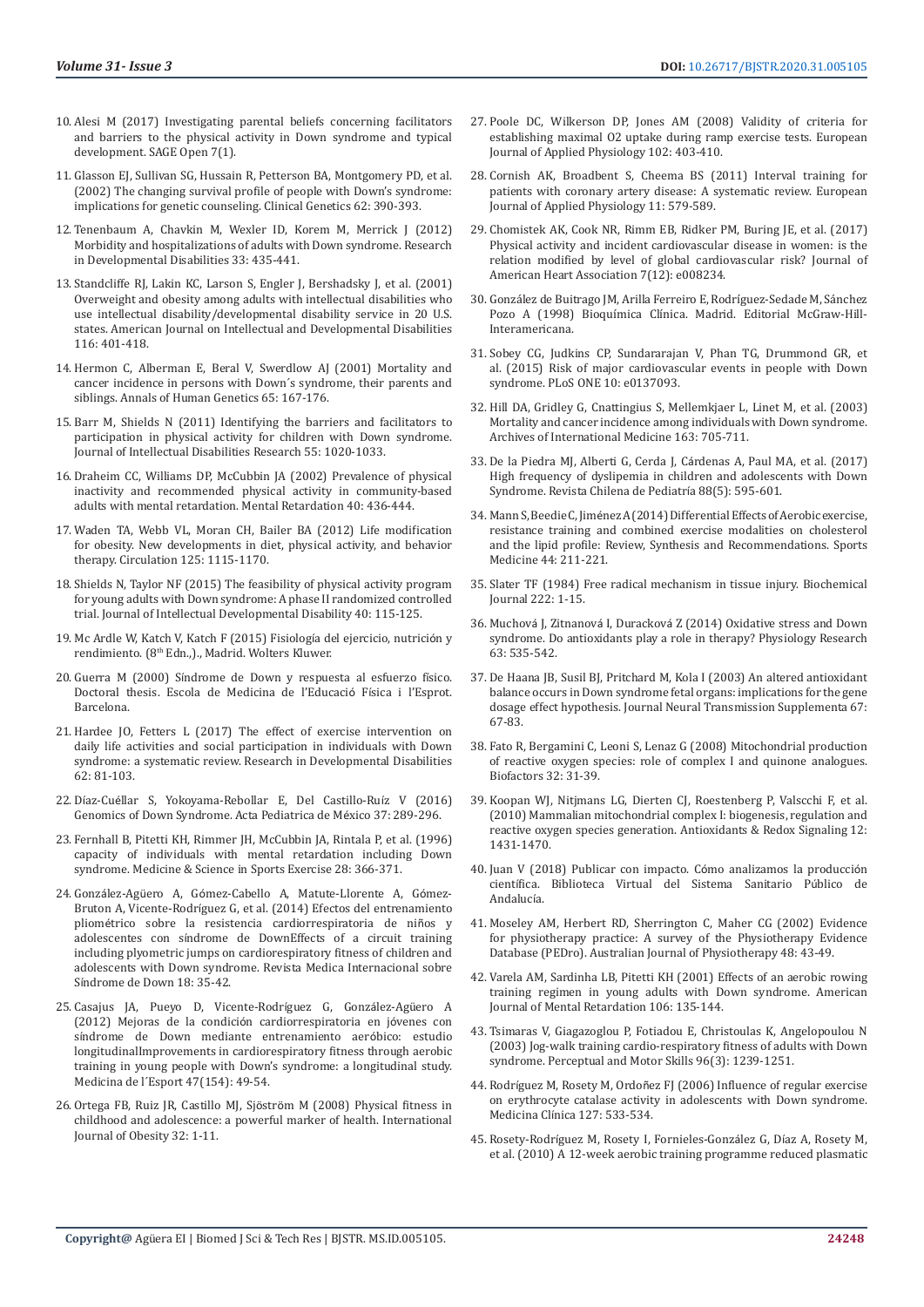allantoin in adolescents with Down syndrome. British Journal of Sports Medicine 44: 685-687.

- 46. Rosety-Rodrí[guez M, Fornieles G, Rosety MA, D](https://archivosdemedicinadeldeporte.com/articulos/upload/or01_157.pdf)íaz AJ, Rosety I, et al. (2013) Mejora del perfi l lipídico y lipoperoxidació[n mediante entrenamiento de](https://archivosdemedicinadeldeporte.com/articulos/upload/or01_157.pdf)  [fuerza en adultos con discapacidad intelectual. Archivos de Medicina del](https://archivosdemedicinadeldeporte.com/articulos/upload/or01_157.pdf)  [Deporte 30: 256-259.](https://archivosdemedicinadeldeporte.com/articulos/upload/or01_157.pdf)
- 47. [Miralles J, Ramos JM, Ballester R, Belinch](https://www.sciencedirect.com/science/article/abs/pii/S0001731005731379)ón I, Sevila A, et al. (2005) Estudio bibliomé[trico de la revista Actas Dermo-Sifiliogr](https://www.sciencedirect.com/science/article/abs/pii/S0001731005731379)áficas (1984- 2003) II. Aná[lisis de las referencias bibliográficasBibliometric study](https://www.sciencedirect.com/science/article/abs/pii/S0001731005731379)  [of the journal actas dermo-sifiliogr](https://www.sciencedirect.com/science/article/abs/pii/S0001731005731379)áficas (1984-2003) II. analysis of [bibliographical references. Actas Dermo-Sifiliogr](https://www.sciencedirect.com/science/article/abs/pii/S0001731005731379)áficas 96: 563-571.
- 48. Ordóñez FJ, Rosety-Rodrí[guez M \(2007\) Regular exercise attenuated](https://pubmed.ncbi.nlm.nih.gov/17123499/)  [lipid peroxidation in adolescents with Down´s syndrome. Clinical](https://pubmed.ncbi.nlm.nih.gov/17123499/)  [Biochemistry 40: 141-142.](https://pubmed.ncbi.nlm.nih.gov/17123499/)
- 49. Gorbea-Portal S (2007) Comportamiento de la obsolescencia en dos revistas mexicanas. In: Martínez FF, Calva JJ (Eds.,)., 25 años de investigación en ciencias bibliotecológicas y de la información. Ciudad de México: Universidad Nacional Autónoma de México.
- 50. Sotelo-Cruz N, Atrián-Saazar ML, Trujillo-Ló[pez S \(2016\) Indicators of](https://www.anmm.org.mx/GMM/2016/n2_english/3095AX162_152_2016_UK2_181-185.pdf)  [obsolescence of the medical literature in a Mexican pediatric journal.](https://www.anmm.org.mx/GMM/2016/n2_english/3095AX162_152_2016_UK2_181-185.pdf)  Gaceta Médica Mé[xica 152: 181-185.](https://www.anmm.org.mx/GMM/2016/n2_english/3095AX162_152_2016_UK2_181-185.pdf)
- 51. [Topcu H, Arabaci R \(2017\) Acute effect of different warm up protocols](https://oapub.org/edu/index.php/ejep/article/view/907)  [on athlete's performance. European Journal of Physical Education and](https://oapub.org/edu/index.php/ejep/article/view/907)  [Sport Science 3: 35-50.](https://oapub.org/edu/index.php/ejep/article/view/907)
- 52. López Chicharro (2019) Fisiologí[a del Ejercicio. \(3rd Edn.,\). Madrid.](http://www.sld.cu/galerias/pdf/sitios/rehabilitacion-ejer/fisiologiadelejercicio.pdf)  [Panamericana.](http://www.sld.cu/galerias/pdf/sitios/rehabilitacion-ejer/fisiologiadelejercicio.pdf)
- 53. [Ewing G, McDermott S, Thomas-Koger M, Whitner W, Pierce K \(2004\)](https://pubmed.ncbi.nlm.nih.gov/14768659/)  [Evaluation of a cardiovascular health program for participants with](https://pubmed.ncbi.nlm.nih.gov/14768659/)  [mental retardation and normal learners. Health Education and Behavior:](https://pubmed.ncbi.nlm.nih.gov/14768659/)  [The Official Publication of the Society for Public Health Education 31:](https://pubmed.ncbi.nlm.nih.gov/14768659/)  [77-87.](https://pubmed.ncbi.nlm.nih.gov/14768659/)
- 54. [Allender S, Cowburn G, Foster C \(20006\) Understanding participation](https://www.researchgate.net/publication/6927770_Understanding_participation_in_sport_and_physical_activity_among_children_and_adults_A_review_of_qualitative_studies)  [in sport and physical activity among children and adults: a review of](https://www.researchgate.net/publication/6927770_Understanding_participation_in_sport_and_physical_activity_among_children_and_adults_A_review_of_qualitative_studies)  [qualitative studies. Health Education Research 21: 826-835.](https://www.researchgate.net/publication/6927770_Understanding_participation_in_sport_and_physical_activity_among_children_and_adults_A_review_of_qualitative_studies)
- 55. [Rees R, Kavanagh J, Harden J, Shepherd J, Brunton G, et al. \(2006\) Young](https://pubmed.ncbi.nlm.nih.gov/17041020/)  [people and physical activity: a systematic review matching their views](https://pubmed.ncbi.nlm.nih.gov/17041020/)  [to effective interventions. Health Education Research 21: 806-825.](https://pubmed.ncbi.nlm.nih.gov/17041020/)
- 56. [May J, Shields N, Taylor F, Dodd KJ \(2011\) Factores que dificultan la](https://www.researchgate.net/publication/277261677_Factores_que_facilitan_y_dificultan_la_actividad_de_los_adultos_con_sindrome_de_Down)  actividad física de los adultos con sí[ndrome de Down. Revista S](https://www.researchgate.net/publication/277261677_Factores_que_facilitan_y_dificultan_la_actividad_de_los_adultos_con_sindrome_de_Down)índrome [de Down 108: 34-45.](https://www.researchgate.net/publication/277261677_Factores_que_facilitan_y_dificultan_la_actividad_de_los_adultos_con_sindrome_de_Down)
- 57. [Baynard T, Pitetti KH, Guerra M, Unnithan VB, Fernhall B \(2008\)](https://pubmed.ncbi.nlm.nih.gov/18845971/)  [Age-related changes in aerobic capacity in individuals with mental](https://pubmed.ncbi.nlm.nih.gov/18845971/)  [retardation: A 20-yr review. Medicine & Science in Sports & Exercise 40:](https://pubmed.ncbi.nlm.nih.gov/18845971/)  [1984-1989.](https://pubmed.ncbi.nlm.nih.gov/18845971/)
- 58. [Guerra M, Gine-Garriga M, Fernhall B \(2009\) Reliability of Wintage](https://pubmed.ncbi.nlm.nih.gov/19411710/)  [testing in adolescents with Down syndrome. Pediatric Exercise Science](https://pubmed.ncbi.nlm.nih.gov/19411710/)  [21: 47-54.](https://pubmed.ncbi.nlm.nih.gov/19411710/)
- 59. [Mercer VS, Lewis CL \(2001\) Hip abductor and knee extensor muscle](https://pubmed.ncbi.nlm.nih.gov/17053646/)  [strength of children with and without Down syndrome. Pediatric](https://pubmed.ncbi.nlm.nih.gov/17053646/)  [Physical Therapy 13: 18-26.](https://pubmed.ncbi.nlm.nih.gov/17053646/)
- 60. Gonzá[lez-Agüero A, Ara I, Moreno LA, Vicente-Rodr](https://pubmed.ncbi.nlm.nih.gov/21435834/)íguez G, Casajus T [\(2011a\) Fat and lean masses in youths with Down syndrome: Gender](https://pubmed.ncbi.nlm.nih.gov/21435834/)  [differences. Research in Developmental Disabilities 32: 1685-1693.](https://pubmed.ncbi.nlm.nih.gov/21435834/)
- 61. [Conley RW \(1985\) Down syndrome: economic burdens and benefits of](https://pubmed.ncbi.nlm.nih.gov/2937398/)  [prevention. Basic Life Science 36: 35-59.](https://pubmed.ncbi.nlm.nih.gov/2937398/)
- 62. González-Agüero A, Vicente- Rodríguez G, Moreno LA, Casajus JA (2011b) Bone mass in female and male adolescents with Down Syndrome. A Peripheral Quantitative Computed Tomography (pQCT) study. Osteoporosis International 22: 2151-2157.
- 63. [Morgan DW, Bransford DR, Costill DL, Daniels JT, Howley ET, et al. \(1995\)](https://pubmed.ncbi.nlm.nih.gov/7752868/) [Variation in the aerobic demand of running among trained and untrained](https://pubmed.ncbi.nlm.nih.gov/7752868/) [subjects. Medicine and Science in Sports & Exercise 27: 404-409.](https://pubmed.ncbi.nlm.nih.gov/7752868/)
- 64. Vicente-Rodríguez G, Ara I, Pérez-Gómez J, Dorado C, Calbet JA (2005) Muscular development and physical activity as major determinants of femoral bone mass acquisition during growth. British Journal of Sports Med 39: 611-616.
- 65. Baynard T, Pitetti KH, Guerra M, Fernhall B (2004) Hear rate variability at rest and during exercise in person with Down syndrome. Comparative study 85: 1285-1290.
- 66. Fernández A (2006) Respuesta cardíaca al ejercicio. In: López Chicharro; Fernández Vázquez (Eds.,)., Fisiología del Ejercicio. 3ª Panamericana pp. 321-330.
- 67. [Adelekan T, Magge S, Shults J, Stallings V, Stettler N \(2012\) Lipid](https://pubmed.ncbi.nlm.nih.gov/22585768/) [profiles of children with Down syndrome compared with their siblings.](https://pubmed.ncbi.nlm.nih.gov/22585768/) [Pediatrics 129: e1382-e1387.](https://pubmed.ncbi.nlm.nih.gov/22585768/)
- 68. [Murdoch JC, Rodger JC, Rao SS, Fletcher CD, Dunnigan MG \(1977\) Down's](https://pubmed.ncbi.nlm.nih.gov/141966/) [syndrome: an atheroma-free model? British Medical Journal 2: 226-228.](https://pubmed.ncbi.nlm.nih.gov/141966/)
- 69. [Nishida Y, Akaoka I, Nishizawa T, Maruki M, Maruki K \(1977\)](https://pubmed.ncbi.nlm.nih.gov/139898/) [Hyperlipidaemia in patients with Down's syndrome. Atherosclerosis 26:](https://pubmed.ncbi.nlm.nih.gov/139898/) [369-372.](https://pubmed.ncbi.nlm.nih.gov/139898/)
- 70. [Werle de Almeida E, Gregoul M \(2020\) Lipid profile in people with](http://pepsic.bvsalud.org/scielo.php?script=sci_arttext&pid=S0104-12822020000200006) [Down syndrome: a literature review. Journal of Human Growth and](http://pepsic.bvsalud.org/scielo.php?script=sci_arttext&pid=S0104-12822020000200006) [Development 30: 197-208.](http://pepsic.bvsalud.org/scielo.php?script=sci_arttext&pid=S0104-12822020000200006)
- 71. [Laris MR, Arteaga A, Cueva A, Attilio R \(2005\) El colesterol HDL:](https://scielo.conicyt.cl/scielo.php?script=sci_arttext&pid=S0034-98872005000700011) ¿un nuevo objetivo terapé[utico en el manejo de las dislipidemias y la](https://scielo.conicyt.cl/scielo.php?script=sci_arttext&pid=S0034-98872005000700011) ateroesclerosis? Revista Mé[dica de Chile 133: 823-832.](https://scielo.conicyt.cl/scielo.php?script=sci_arttext&pid=S0034-98872005000700011)
- 72. [Soler A, Xandri JM \(2011\) Nutritional status of intellectual disabled](https://pubmed.ncbi.nlm.nih.gov/22072353/) [persons with Down syndrome. Nutrición Hospitalaria 26: 1059-1066.](https://pubmed.ncbi.nlm.nih.gov/22072353/)
- 73. [Kowald A, Klipp E \(2004\) Alternative pathways might mediate toxicity](https://pubmed.ncbi.nlm.nih.gov/15247047/) [of high concentrations of superoxide dismutase. Annals of the New York](https://pubmed.ncbi.nlm.nih.gov/15247047/) [Academy of Science 1019: 370-374.](https://pubmed.ncbi.nlm.nih.gov/15247047/)
- 74. Muchová J, Sustrová M, Garaiová I, Liptáková A, Blazí[cek P, et al.](https://pubmed.ncbi.nlm.nih.gov/11498283/) [\(2001\) Influence of age on activities of antioxidant enzymes and](https://pubmed.ncbi.nlm.nih.gov/11498283/) [lipid peroxidation products in erythrocytes and neutrophils of Down](https://pubmed.ncbi.nlm.nih.gov/11498283/) [syndrome patients. Free Radical Biology and Medicine 31: 499-508.](https://pubmed.ncbi.nlm.nih.gov/11498283/)
- 75. [Chirac C, Ungureanu D, Dima-Cozma C, Jerca O, Iacobovici A, et al. \(2004\)](https://pubmed.ncbi.nlm.nih.gov/15688760/) [Evaluation of oxidative stress and enzymatic antioxidants in medium](https://pubmed.ncbi.nlm.nih.gov/15688760/) [physical training of moderate arterial hypertension. Revista medico](https://pubmed.ncbi.nlm.nih.gov/15688760/)[chirurgicala a Societatii de Medici si Naturalisti din Iasi 108: 74-78.](https://pubmed.ncbi.nlm.nih.gov/15688760/)
- 76. [Tsimikas S \(2008\) In vivo markers of oxidative stress and therapeutic](https://pubmed.ncbi.nlm.nih.gov/18474272/) [interventions. American Journal of Cardiology 101: 34D-42D.](https://pubmed.ncbi.nlm.nih.gov/18474272/)
- 77. [Monteiro CP, Varela A, Pinto M, Neves J, Felisberto GM, et al. \(1997\) Effect](https://pubmed.ncbi.nlm.nih.gov/9339840/) [of an aerobic training on magnesium, trace elements and antioxidant](https://pubmed.ncbi.nlm.nih.gov/9339840/) [systems in a Down syndrome population. Magnesium Research 10: 65-](https://pubmed.ncbi.nlm.nih.gov/9339840/) [71.](https://pubmed.ncbi.nlm.nih.gov/9339840/)
- 78. [Bosy-Westphal A, Schautz B, Later W, Kehayias JJ, Gallagher D, et al.](https://pubmed.ncbi.nlm.nih.gov/23299866/) [\(2013\) What makes a BIA equation unique? Validity of eight-electrode](https://pubmed.ncbi.nlm.nih.gov/23299866/) [multifrequency BIA to estimate body composition in a healthy adult](https://pubmed.ncbi.nlm.nih.gov/23299866/) [population. Europena Journal of Clinical Nutrition 67: 14-21.](https://pubmed.ncbi.nlm.nih.gov/23299866/)
- 79. [Gonenc S, Acikgoz O, Semin I, Ozgonul H \(2000\) The effect of moderate](https://pubmed.ncbi.nlm.nih.gov/10941624/) [swimming exercise on antioxidant enzymes and lipid peroxidation](https://pubmed.ncbi.nlm.nih.gov/10941624/) [levels in children. Indian Journal of Physiology and Pharmacology 44:](https://pubmed.ncbi.nlm.nih.gov/10941624/) [340-344.](https://pubmed.ncbi.nlm.nih.gov/10941624/)
- 80. Muñ[iz P, Coma MJ, Ter](https://biomed.uninet.edu/2014/n2/muniz.html)án J (2014) Estrés oxidativo y daño vascular de [hipoxia. Malondialdehido \(MDA\) como biomarcador de da](https://biomed.uninet.edu/2014/n2/muniz.html)ño oxidativo. [Electronic Journal of Biomedicine 2: 46-49.](https://biomed.uninet.edu/2014/n2/muniz.html)
- 81. Casado A, López-Ferná[ndez E, Castellanos A \(2014\) El ejercicio f](https://www.sciencedirect.com/science/article/abs/pii/S1888400814000592)ísico disminuye el estré[s laboral y oxidativo en profesionales de urgencias.](https://www.sciencedirect.com/science/article/abs/pii/S1888400814000592) [Revista de Laboratorio Clinico 7\(3\): 96-103.](https://www.sciencedirect.com/science/article/abs/pii/S1888400814000592)